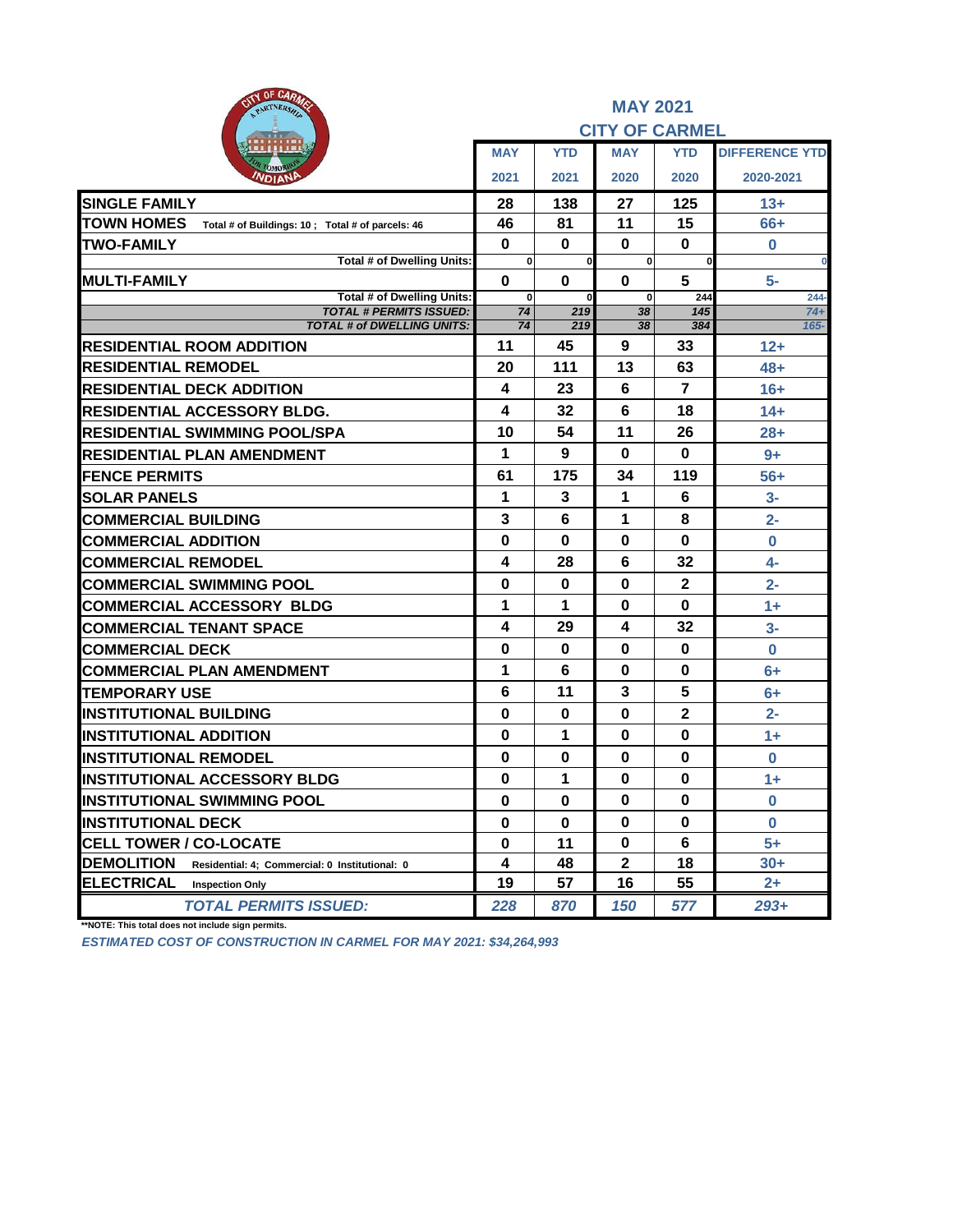## **D.O.C.S. BUILDING PERMIT ACTIVITY MAY 2021**

*COMMERCIAL, INSTITUTIONAL, & MULTI-FAMILY - NEW STRUCTURES, ACCESSORY BUILDINGS, ADDITIONS, TENANT FINISHES, REMODELS, POOLS, DECKS (Institutional includes churches, schools & public libraries) Type of Construction Total Permits Issued* **COMMERCIAL PERMITS ISSUED COMMERCIAL NEW STRUCTURE:…………..……….……...……........................................................................................................................3** *● Pennwood, 11585 Pennsylvania St. ● The Avenue at Bennett Farm Multi-Tenant, 11100 N. Michigan Rd. ● The Avenue at Bennett Farm Outlot, 11150 N. Michigan Rd.* **COMMERCIAL ACCESSORY STRUCTURE:…………..……….……...……..........................................................................................................1** *● Hamilton Crossing Shelter, 13085 Hamilton Crossing Blvd.* **COMMERCIAL TENANT FINISH / REMODEL:…………..…….……...……...........................................................................................................8** *● ADA Restroom, 11455 N. Meridian St. 2nd Floor ● Dick's Sporting Goods, 14350 Clay Terrace Blvd.*

- *● Teachers Credit Union, 635 E. Carmel Dr.*
- *● The Rich Building, 1030 S. Rangeline Rd.*
- *● State Bank of Lizton, 4775 E. 126th St.*
- *● Rita's Ice and Custard, 110 W. Main St. #127*
- *● Rainforest Day Spa, 13660 N. Meridian St.*
- *● Chiro One Wellness, 14300 Clay Terrace Blvd. #241*

### **COMMERCIAL CERTIFICATES OF OCCUPANCY ISSUED**

#### **COMMERCIAL TENANT FINISH / REMODEL:……………..…….………………………..........................................................................................8**

- *● Flanner & Buchanan, 325 E. Carmel Dr.*
- *● Herman & Kittle Properties, 310 E. 96th St. #400*
- *● Physique 57, 350 Monon Blvd. #14*
- *● Dawes Fretzin Dermatology, 10801 N. Michigan Rd. #201*
- *● Mary's Mountain Cookies, 110 W. Main St. #125*
- *● Spectrum, 14550 Clay Terrace Blvd.*
- *● Hyperbaric Therapy Clinic, 14555 Hazel Dell Pkwy. #140B*
- *● Condado Tacos, 12545 Old Meridian St. #150*

### **D.O.C.S. BUILDING & SIGN ACTIVITY BY YEAR**

|                                              | <b>MAY 2021</b> | <b>MAY 2020</b> | <b>MAY 2019</b> | <b>MAY 2018</b> | <b>MAY 2017</b> |
|----------------------------------------------|-----------------|-----------------|-----------------|-----------------|-----------------|
| <b>TOTAL BUILDING PERMITS ISSUED:</b>        | 228             | 150             | 162             | 187             | 146             |
| <b>TOTAL FENCE PERMITS ISSUED:</b>           | 61              | 34              | 42              | 40              | 22              |
| <b>TOTAL SIGN PERMITS:</b>                   | 30              | 39              | 32              | 24              | 46              |
| <b>TOTAL PUBLIC EVENT BANNERS:</b>           |                 |                 | 6               |                 | 8               |
| <b>BUILDING INSPECTIONS PERFORMED:</b>       | 499             | 456             | 654             | 677             | 573             |
| <b>BUILDING PLAN REVIEWS:</b>                | 140             | 121             | 122             | 143             | 147             |
| <b>PUBLIC REQUEST FOR INFORMATION (RFI):</b> | 107             | 66              | 93              | 51              | 83              |

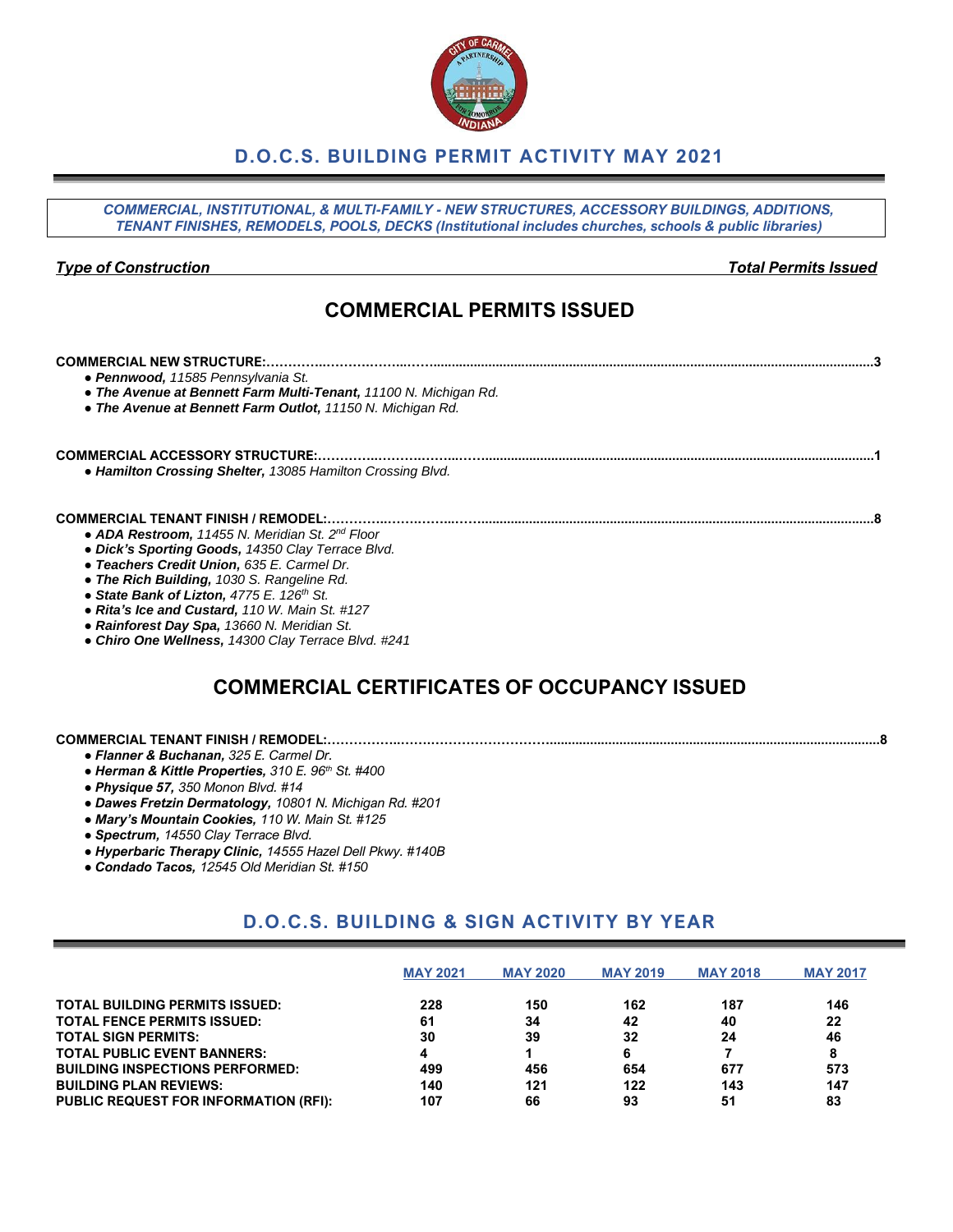

# **D.O.C.S. CODE ENFORCEMENT ACTIVITY MAY 2021**

#### *CODE ENFORCEMENT TASK REPORT SUMMARY FOR MAY 2021*

| <b>COMPLAINTS RECEIVED</b> | <b>TOTAL:</b> |                     | <b>INSPECTION STATISTICS</b> |               |     |  |  |  |  |
|----------------------------|---------------|---------------------|------------------------------|---------------|-----|--|--|--|--|
| <b>EMAIL</b>               | 8             | <b>NEW CASES</b>    |                              |               | 242 |  |  |  |  |
| "MY CARMEL" APP            | 17            | INITIAL INSPECTIONS |                              |               | 231 |  |  |  |  |
| <b>PHONE</b>               | 19            | <b>ABATEMENT</b>    |                              |               |     |  |  |  |  |
| <b>REFERRAL</b>            | 0             |                     | INITIAL VIOLATION NOTICE     |               |     |  |  |  |  |
| <b>STAFF</b>               | 181           |                     | <b>RE-INSPECTIONS</b>        |               |     |  |  |  |  |
| <b>WALK-IN</b>             | 0             |                     | CLOSED CASES                 |               |     |  |  |  |  |
| <b>INSPECTIONS BY AREA</b> | <b>WEST</b>   | <b>CENTRAL</b>      | <b>EAST</b>                  | <b>TOTAL:</b> |     |  |  |  |  |
| <b>NEW CASES</b>           | 28            | 128                 | 86                           | 242           |     |  |  |  |  |
| INITIAL INSPECTIONS        | 21            | 126                 | 84                           | 231           |     |  |  |  |  |
| <b>RE-INSPECTIONS</b>      | 72            | 293                 | 215                          | 580           |     |  |  |  |  |
| <b>CLOSED CASES</b>        | 27            | 143                 | 84                           | 254           |     |  |  |  |  |

#### *CODE ENFORCEMENT MONTHLY REPORT FOR MAY 2021*

| <b>TYPE OF COMPLAINT/VIOLATION</b> | <b>NEW CASES</b> | <b>TYPE OF COMPLAINT/VIOLATION</b> | <b>NEW CASES</b> |
|------------------------------------|------------------|------------------------------------|------------------|
| BUILDING CODE VIOLATIONS           | 3                | PROPERTY MAINTENANCE               | 10               |
| <b>COMMERCIAL VEHICLE</b>          | 0                | RECREATIONAL VEHICLE               | 2                |
| <b>DUMPSTER</b>                    |                  | RIGHT-OF-WAY OBSTRUCTION           | 3                |
| <b>FARM ANIMALS</b>                | $\mathbf{0}$     | <b>SIDEWALK</b>                    | 0                |
| FENCE VIOLATION                    | 0                | <b>SIGNS</b>                       | 133              |
| <b>GRASS OR WEEDS</b>              | 158              | TRASH/DEBRIS                       | 33               |
| <b>HOME OCCUPATION</b>             |                  | UNSAFE BUILDING                    | 2                |
| NOISE REGULATIONS                  | $\Omega$         | <b>JUNK VEHICLE</b>                | 4                |
| <b>OPEN AND ABANDONED</b>          | $\Omega$         | ZONING USE VIOLATIONS              | 0                |
| <b>OUTDOOR STORAGE</b>             | 28               | SNOW AND ICE REMOVAL               | 0                |
| PARKING IN LAWN/GREENBELT          | 4                | <b>OTHER</b>                       | $\overline{2}$   |
|                                    |                  | ΤΟΤΑL                              | 390              |

### *FORECLOSURE MONITORING SUMMARY FOR MAY 2021*

| <b>COMPLAINTS RECEIVED</b> | <b>TOTAL:</b> |
|----------------------------|---------------|
| NEW CASES                  |               |
| INITIAL INSPECTIONS        | ი             |
| ABATEMENT                  |               |
| INITIAL VIOLATION NOTICE   | O             |
| RE-INSPECTIONS             | 6             |
| CLOSED CASES               | 1             |
|                            |               |

| <b>FORECLOSURE STATISTICS</b> | <b>WEST</b> | <b>CENTRAL</b> | <b>EAST</b> | <b>TOTAL:</b> |
|-------------------------------|-------------|----------------|-------------|---------------|
| <b>NEW CASES</b>              |             |                |             |               |
| INITIAL INSPECTIONS           |             |                |             |               |
| <b>RE-INSPECTIONS</b>         |             |                |             | 6             |
| <b>CLOSED CASES</b>           |             |                |             |               |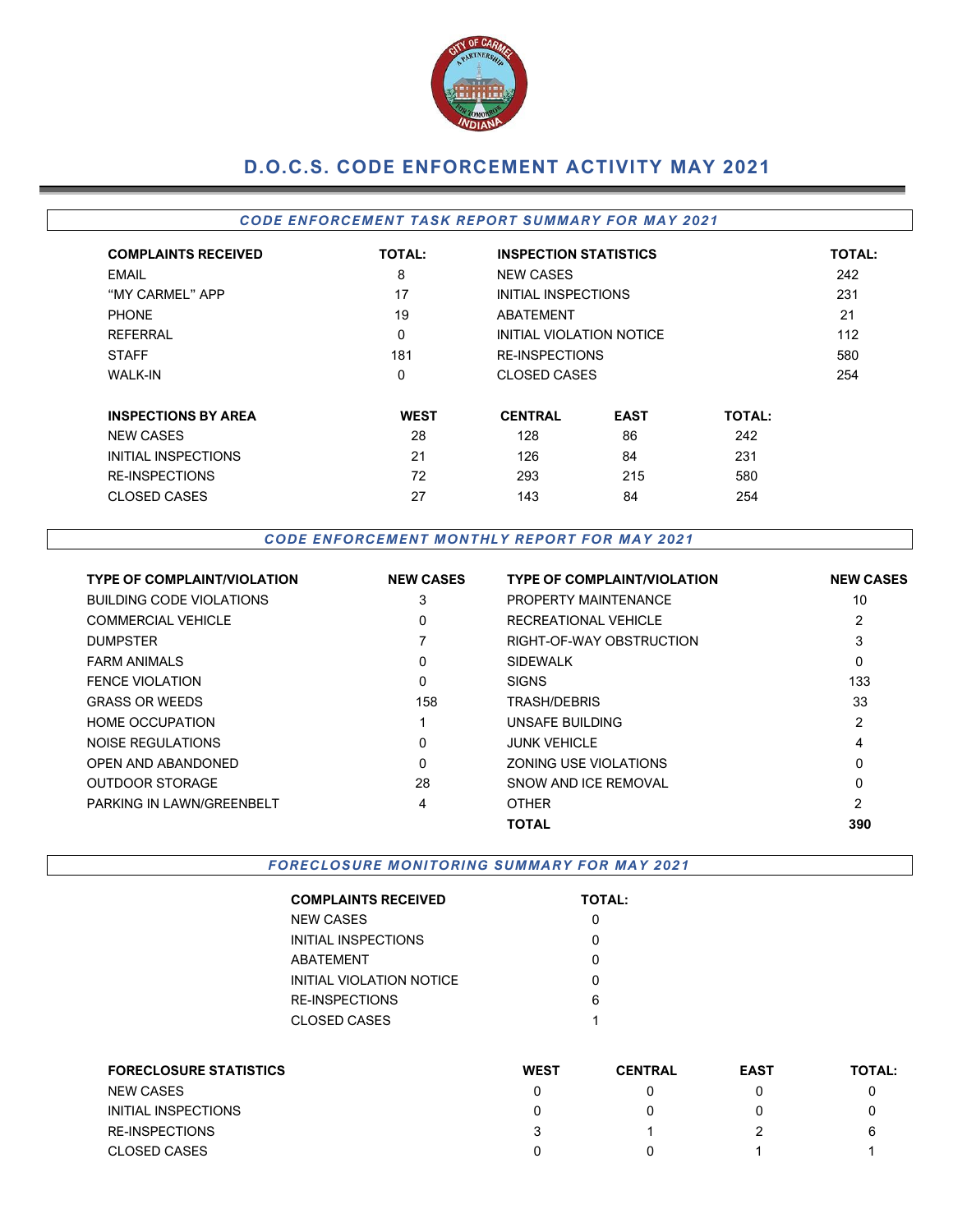# **DEPARTMENT OF COMMUNITY SERVICES INCOME REPORT MAY 1-31, 2021**



| <b>TRANSACTION TYPE:</b>                                                     | <b>TRANSACTIONS:</b> | <b>AMOUNT:</b>                 |
|------------------------------------------------------------------------------|----------------------|--------------------------------|
| BUILDING PERMITS: [Includes the fee for full Certificate of Occupancy (C/O)] | 179                  | \$<br>183,828.57               |
| <b>DEMOLITION PERMITS:</b>                                                   | 6                    | \$<br>1,220.00                 |
| <b>LATE FEES:</b>                                                            | 1                    | \$<br>1,150.00                 |
| RE-INSPECTION, ADDITIONAL INSPECTION, AND/OR TEMP C/O:                       | 26                   | \$<br>4,072.50                 |
| PLAN AMENDMENT: (Commercial / Institutional)                                 | 1                    | \$<br>378.00                   |
| <b>PLAN AMENDMENT: (Residential)</b>                                         | $\Omega$             | \$                             |
| <b>SPECIAL EVENT PERMITS:</b>                                                | 2                    | \$<br>374.00                   |
| <b>TEMPORARY USE PERMITS/EXTENSIONS:</b>                                     | 1                    | \$<br>378.00                   |
| <b>APPEALS:</b>                                                              | $\Omega$             | \$                             |
| <b>FENCE PERMITS:</b>                                                        | 45                   | \$<br>2,423.00                 |
| FENCE LIABILITY WAIVER: (Paid to Hamilton County)                            | 38                   | \$<br>1,064.00                 |
| <b>ABATEMENT:</b>                                                            | 0                    | \$                             |
| ADLS:                                                                        | 1                    | \$<br>1,150.00                 |
| <b>ADLS AMENDMENT:</b>                                                       | 1                    | \$<br>143.00                   |
| <b>COMMITMENT AMENDMENT:</b>                                                 | $\mathbf 0$          | \$                             |
| <b>DEVELOPMENT PLAN:</b>                                                     | 1                    | \$<br>2,491.00                 |
| <b>DEVELOPMENT PLAN AMENDMENT:</b>                                           | $\Omega$             | \$                             |
| <b>HPR REVIEW:</b>                                                           | 0                    | \$                             |
| <b>ORDINANCE AMENDMENT:</b>                                                  | 0                    | \$                             |
| <b>PLAT VACATE:</b>                                                          | 0                    | \$                             |
| <b>PRIMARY PLAT:</b>                                                         | 2                    | \$<br>14,043.00                |
| <b>PRIMARY PLAT AMENDMENT:</b>                                               | 0                    | \$                             |
| <b>PUD ORDINANCES:</b>                                                       | $\Omega$             | \$                             |
| <b>REZONE:</b>                                                               | 0                    | \$                             |
| <b>ADDITIONAL WAIVER:</b>                                                    | 0                    | \$                             |
| <b>SDR SITE PLAN REVIEW:</b>                                                 | 0                    | \$                             |
| <b>SECONDARY PLAT/REPLAT:</b>                                                | 1                    | \$<br>149.00                   |
| <b>SUBDIVISION WAIVER:</b>                                                   | $\Omega$             | \$                             |
| <b>MISC. ZONING WAIVER:</b>                                                  | 0                    | \$                             |
| <b>TAC ONLY:</b>                                                             | 0                    | \$                             |
| <b>DEVELOPMENT STANDARDS VARIANCE:</b>                                       | 0                    | \$                             |
| <b>HEARING OFFICER REVIEW:</b>                                               | 5                    | \$<br>2,087.00                 |
| <b>SPECIAL EXCEPTION VARIANCE:</b>                                           | 0                    | \$                             |
| <b>SPECIAL USES:</b> (Includes Special Use Amendments)                       | 0                    | \$<br>$\overline{\phantom{a}}$ |
| <b>USE VARIANCE:</b>                                                         | $\Omega$             | \$                             |
| <b>SIGN PERMITS:</b>                                                         | 18                   | \$<br>4,090.98                 |
| <b>ZONING DETAILS/LETTER:</b>                                                | 3                    | \$<br>327.00                   |
| PARK & RECREATION IMPACT FEE (PRIF):                                         | 85                   | \$<br>281,270.00               |
| <b>TOTALS:</b>                                                               |                      |                                |
| <b>GENERAL FUND #101:</b>                                                    |                      | \$<br>219,369.05               |
| PRIF ACCOUNT # 106:                                                          |                      | \$<br>227,774.00               |
| <b>PRIF ACCOUNT # 902:</b>                                                   |                      | \$<br>53,496.00                |
| <b>UTILITY FEES: (Sewer/Water permits)</b>                                   |                      | \$<br>418,129.00               |
| <b>TOTAL DEPOSIT:</b>                                                        |                      | \$<br>918,768.05               |
| Last Month's General Fund Deposit:                                           |                      | \$<br>152,138.39               |
| <b>Last Month's Total Deposit:</b>                                           |                      | \$<br>329,677.39               |

**NOTE: Receipts were deposited for 21 business days this month.**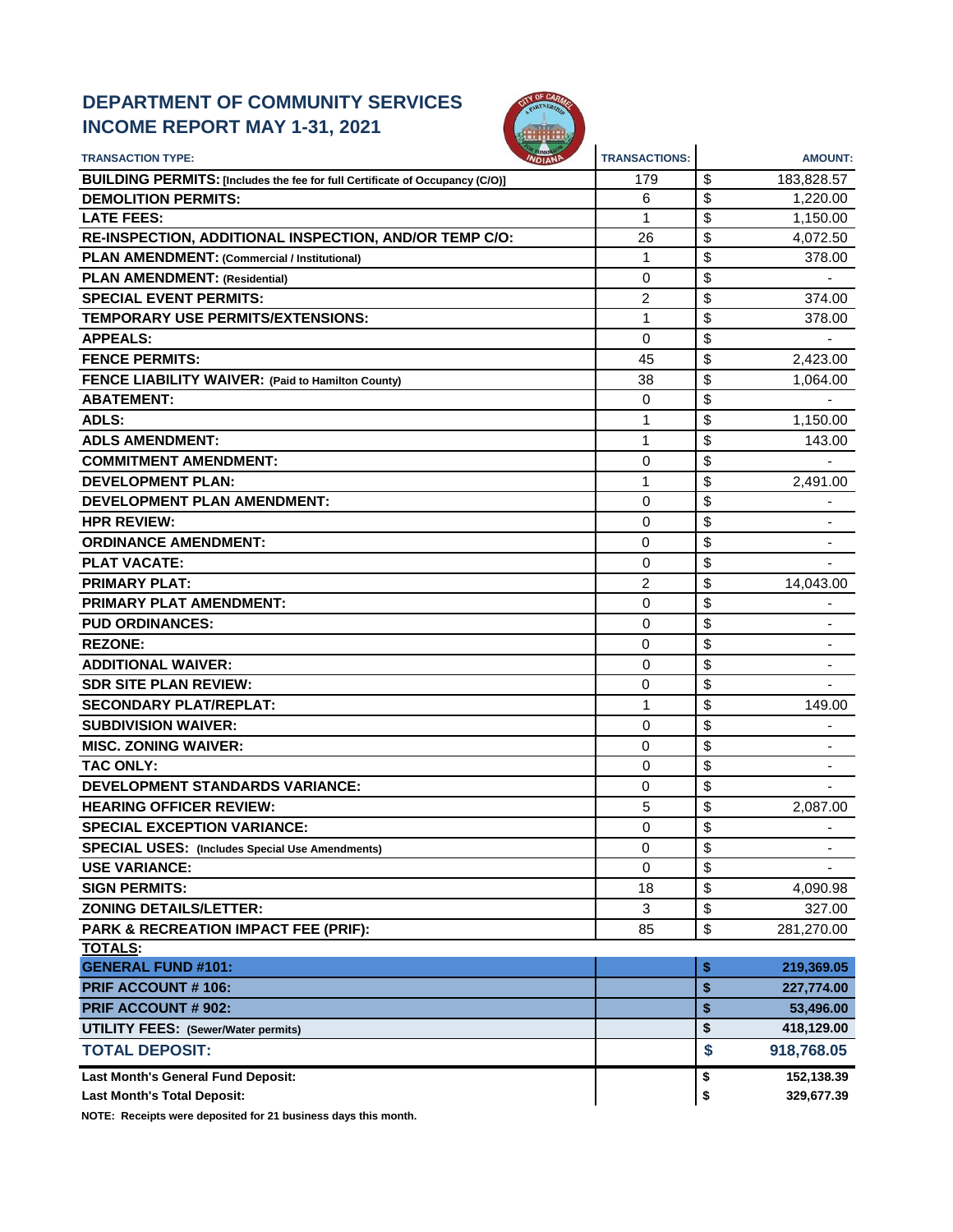**Page 1**

#### Date: 6/1/2021

|          | <b>Status</b> |              |      | Subdivision                      |                                         |                         |              |                                                      |                                    |                            |                                             |                                    |                        |
|----------|---------------|--------------|------|----------------------------------|-----------------------------------------|-------------------------|--------------|------------------------------------------------------|------------------------------------|----------------------------|---------------------------------------------|------------------------------------|------------------------|
|          |               | Permit NO    | Lot  |                                  | Property Address                        | Permit Type Description | Estimated    | Sq Ft<br><b>Contact Name</b>                         | <b>Contact Address</b>             | Contact City, State Zip    | Property Owner (as listed per applicant)    | Owner Address                      | Owner City, State Zip  |
| Date     |               |              |      |                                  |                                         |                         | Cost of      |                                                      |                                    |                            |                                             |                                    |                        |
|          |               |              |      |                                  |                                         |                         | Construction |                                                      |                                    |                            |                                             |                                    |                        |
| 5/3/2021 | <b>ISSUED</b> | B-2021-00561 |      | MONON CROSSING OF CARMEL         | 13753 TENDER DR, CAR, 46032             | <b>RES - TWNHOUSE</b>   | \$200,000.00 | 2,777.00 Lennar                                      | 11555 N. Meridian Street Suite 400 | Carmel, IN 46032           | Lennar                                      | 11555 N. Meridian Street Suite 400 | Carmel, IN 46032       |
|          | <b>ISSUED</b> | B-2021-00400 |      | VILLAGE OF WESTCLAY              | 12974 MOULTRIE ST, CAR, 46032           | <b>RES-TWNHOUSE</b>     | \$185,000.00 | 2,050.00 Megan Mezzetta                              | 1828 Central Avenue, STE 100       | ndianapolis, IN 46202      | Onyx and East LLC                           | 1828 Central Avenue, STE 100       | ndianapolis, IN 46202  |
|          |               |              |      |                                  |                                         |                         |              |                                                      |                                    |                            |                                             |                                    |                        |
|          | <b>ISSUED</b> | B-2021-00418 |      | VILLAGE OF WESTCLAY              | 12988 MOULTRIE ST, CAR, 46032           | <b>RES - TWNHOUSE</b>   | \$185,000.00 | 2,050.00 Megan Mezzetta                              | 1828 Central Avenue, STE 100       | Indianapolis, IN 46202     | Onyx and East LLC                           | 1828 Central Avenue, STE 100       | Indianapolis, IN 46202 |
|          | ISSUED        | B-2021-00568 |      | MONON CROSSING OF CARMEL         | 13778 JANNEY LN, CAR, 46032             | <b>RES - TWNHOUSE</b>   | \$200,000.00 | 2,129.00 Lennar                                      | 11555 N. Meridian Street Suite 400 | Carmel, IN 46032           | Lennar                                      | 11555 N. Meridian Street Suite 400 | Carmel, IN 46032       |
|          | <b>ISSUED</b> | B-2021-00578 |      | MONON CROSSING OF CARMEL         | 13761 JANNEY LN, CAR, 46032             | <b>RES - TWNHOUSE</b>   | \$200,000.00 | 2,129.00 Lennar                                      | 11555 N. Meridian Street Ste 400   | Carmel, IN 46032           | Lennar                                      | 11555 N. Meridian Street Ste 400   | Carmel, IN 46032       |
|          | <b>ISSUED</b> | B-2021-00590 |      | <b>CLAY SPRINGS</b>              | 1192 ANGELIQUE CT, CAR, 46032           | <b>RES - REMODEI</b>    | \$72,686.00  | 336.00 Custom Living                                 | 5335 Winthrop Ave A                | Indianapolis, IN 46220     | Allyssa Mehta                               | 1192 Angelique Court               | Carmel, IN 46032       |
|          | <b>ISSUED</b> | B-2021-00604 |      | WOODBROOK DOWNS ESTATES          | 13743 GRAY RD, CAR, 46033               |                         |              |                                                      | 940 3rd Ave SW                     | Careml, IN 46032           | John & Melissa Robinson                     |                                    | Carmel, IN 46033       |
|          |               |              |      |                                  |                                         | <b>RES - ADDITION</b>   | \$28,000.00  | 96.00 Centennial Construction & Remodeling Services, |                                    |                            |                                             | 13743 N Gray Rd                    |                        |
|          |               |              |      |                                  |                                         |                         |              |                                                      |                                    |                            |                                             |                                    |                        |
|          | ISSUED        | B-2021-00531 |      | MONON CROSSING OF CARMEL         | 13752 TENDER DR, CAR, 46032             | <b>RES - TWNHOUSE</b>   | \$200,000.00 | 2,836.00 Lennar                                      | 11555 Meridian Street Ste 400      | Carmel, IN 46032           | Lennar                                      | 11555 Meridian Street Ste 400      | Carmel, IN 46032       |
|          | ISSUED        | B-2021-00399 |      | VILLAGE OF WESTCLAY              | 12972 MOULTRIE ST, CAR, 46032           | <b>RES - TWNHOUSE</b>   | \$185,000.00 | 2,050.00 Megan Mezzetta                              | 1828 Central Avenue, STE 100       | ndianapolis, IN 46202      | Onyx and East LLC                           | 1828 Central Avenue, STE 100       | ndianapolis, IN 46202  |
|          | <b>ISSUED</b> | B-2021-00417 |      | VILLAGE OF WESTCLAY              | 12986 MOULTRIE ST, CAR, 46032           | <b>RES - TWNHOUSE</b>   | \$185,000.00 | 2,050.00 Megan Mezzetta                              | 1828 Central Avenue, STE 100       | ndianapolis, IN 46202      | Onyx and East LLC                           | 1828 Central Avenue, STE 100       | Indianapolis, IN 46202 |
|          | <b>ISSUED</b> | B-2021-00506 |      | <b>CLARIDGE FARM</b>             | 1245 HELFORD LN, CARMEL, 46032          | RES - POOL              | \$50,000.00  | 2,270.00 Hendrick Pool                               | 6383 W Broadway                    | McCordsville, IN 46055     | Steve Schipp                                | 1245 Helford Ln                    | Carmel, IN 46032       |
|          |               |              |      |                                  |                                         |                         |              |                                                      |                                    |                            |                                             |                                    |                        |
|          | <b>ISSUED</b> | B-2021-00565 |      | MONON CROSSING OF CARMEL         | 13777 TENDER DR, CAR, 46032             | <b>RES - TWNHOUSE</b>   | \$200,000.00 | 2,129.00 Lennar                                      | 11555 N. Meridian Street Suite 400 | Carmel, IN 46032           | Lennar                                      | 11555 N. Meridian Street Suite 400 | Carmel, IN 46032       |
|          | <b>ISSUED</b> | B-2021-00573 |      | VILLAGE OF WESTCLAY              | 1808 MILFORD ST, CARMEL, 46032          | <b>RES - REMODEL</b>    | \$30,000.00  | 431.00 Custom Living                                 | 5335 Winthrop Ave A                | Indianapolis, IN 46220     | Carson & Betsy McCaw                        | 1808 Milford St                    | Carmel, IN 46032       |
|          | <b>ISSUED</b> | B-2021-00650 |      | <b>HOLADAY HILLS &amp; DALES</b> | 2468 CENTENNARY DR, CAR, 46032          | <b>RES - ELECTRICAL</b> |              | Earl Walker                                          | 3659 W 10th Street                 | Indianapolis, IN 46222     | Earl Walker                                 | 3659 W 10th Street                 | Indianapolis, IN 46222 |
|          | <b>ISSUED</b> | B-2021-00528 |      | MONON CROSSING OF CARMEI         | 13770 TENDER DR, CAR, 46032             | <b>RES - TWNHOUSE</b>   | \$200,000.00 | 2,234.00 Lennar                                      | 11555 N. Meridian Street Ste 400   | Carmel, IN 46032           | Lennar                                      | 11555 N. Meridian Street Ste 400   | Carmel, IN 46032       |
|          | ISSUED        | B-2021-00566 |      | MONON CROSSING OF CARMEL         | 13783 TENDER DR, CAR, 46032             |                         |              |                                                      | 11555 N. Meridian Street Suite 400 | Carmel, IN 46032           |                                             | 11555 N. Meridian Street Suite 400 | Carmel, IN 46032       |
|          |               |              |      |                                  |                                         | <b>RES - TWNHOUSE</b>   | \$200,000.00 | 2,836.00 Lennar                                      |                                    |                            | Lennar                                      |                                    |                        |
|          | <b>ISSUED</b> | B-2021-00599 |      | <b>WILLIAMSON RUN</b>            | 3790 SHAFER CT, CAR, 46033              | <b>RES - REMODEI</b>    | \$12,925.00  | 800.00 Ben Egenolf                                   | 1025 S. Gale Street                | Indianapolis, IN 46203     | Weiming Sun                                 | 3790 Shafer Ct                     | Carmel, IN 46033       |
|          | <b>ISSUED</b> | F-2021-00122 |      |                                  | 1635 E 109TH ST, CAR, 46280             | <b>FENCE - NEW</b>      |              | Alejandro Torres                                     | 1635 East 109th Street             | Carmel, IN 46280           | Teresa & Jeremy Kirkbride                   | 1635 East 109th Street             | Carmel, IN 46280       |
|          | ISSUED        | B-2021-00529 |      | MONON CROSSING OF CARMEL         | 13764 TENDER DR, CAR, 46032             | <b>RES - TWNHOUSE</b>   | \$200,000.00 | 2,129.00 Lennar                                      | 11555 Meridian Street Ste 400      | Carmel, IN 46032           | Lennar                                      | 11555 Meridian Street Ste 400      | Carmel, IN 46032       |
|          | <b>ISSUED</b> | B-2021-00358 |      | DANBURY ESTATES                  | 14485 DUBLIN DR, CARMEL, 46033          | <b>RES - ADDITION</b>   | \$69,000.00  | 512.00 MIKE PROVO                                    | 11723 E 21ST                       | NDIANAPOLIS, IN 466229     | <b>LONNIE STEELE</b>                        | 14485 DUBLIN DR                    | CARMEL, IN 46033       |
|          | <b>ISSUED</b> | B-2021-00562 |      | MONON CROSSING OF CARMEL         | 13759 TENDER DR, CAR, 46032             |                         |              |                                                      | 11555 N. Meridian Street Suite 400 | Carmel, IN 46032           |                                             |                                    | Carmel, IN 46032       |
|          |               |              |      |                                  |                                         | <b>RES - TWNHOUSE</b>   | \$200,000.00 | 2,129.00 Lennar                                      |                                    |                            | Lennar                                      | 11555 N. Meridian Street Suite 400 |                        |
|          | <b>ISSUED</b> | B-2021-00570 |      | MONON CROSSING OF CARMEL         | 13766 JANNEY LN, CAR, 46032             | <b>RES-TWNHOUSE</b>     | \$200,000.00 | 2,129.00 Lennar                                      | 11555 N. Meridian Street Suite 400 | Carmel, IN 46032           | Lennar                                      | 11555 N. Meridian Street Suite 400 | Carmel, IN 46032       |
|          | ISSUED        | B-2021-00580 |      | MONON CROSSING OF CARMEL         | 13773 JANNEY LN, CAR, 46032             | <b>RES-TWNHOUSE</b>     | \$200,000.00 | 2,129.00 Lennar                                      | 11555 N. Meridian Street Ste 400   | Carmel, IN 46032           | Lennar                                      | 11555 N. Meridian Street Ste 400   | Carmel, IN 46032       |
|          | <b>ISSUED</b> | B-2021-00314 | 780. | <b>VILLAGE OF WESTCLAY</b>       | 1956 TELFAIR ST, CAR, 46032             | <b>RES - ADDITION</b>   | \$539,000.00 | 2,133.00 Hamilton Homes                              | 8501 Bash Road                     | INDY, IN 46250             |                                             | 1956 Telfair Road                  | Carmel, IN 46032       |
|          | <b>ISSUED</b> | B-2021-00551 |      |                                  | 452 E CARMEL DR, CARMEL, 46032          | TEMPUSE - FOODSTND      |              | <b>Mark Purvis</b>                                   | 1300 Clay Spring Dr                | Carmel, IN 46032           | Buckingham Companies - Chad Haneline        | 941 N Meridian St.                 | ndianapolis, IN 46204  |
|          |               |              |      |                                  |                                         |                         |              |                                                      |                                    |                            |                                             |                                    |                        |
|          | ISSUED        | B-2021-00401 |      | VILLAGE OF WESTCLAY              | 12976 MOULTRIE ST, CAR, 46032           | <b>RES - TWNHOUSE</b>   | \$185,000.00 | 2,050.00 Megan Mezzetta                              | 1828 Central Avenue, STE 100       | Indianapolis, IN 46202     | Onyx and East                               | 1828 Central Avenue, STE 100       | Indianapolis, IN 46202 |
|          | <b>ISSUED</b> | B-2021-00563 |      | MONON CROSSING OF CARMEI         | 13765 TENDER DR, CAR, 46032             | <b>RES-TWNHOUSE</b>     | \$200,000.00 | 2,234.00 Lennar                                      | 11555 N. Meridian Street Suite 400 | Carmel, IN 46032           | Lennar                                      | 11555 N. Meridian Street Suite 400 | Carmel, IN 46032       |
|          | ISSUED        | B-2021-00571 |      | MONON CROSSING OF CARMEL         | 13760 JANNEY LN, CAR, 46032             | <b>RES - TWNHOUSE</b>   | \$200,000.00 | 2,129.00 Lennar                                      | 11555 N. Meridian Street Ste 400   | Carmel, IN 46032           | Lennar                                      | 11555 N. Meridian Street Ste 400   | Carmel, IN 46032       |
|          | ISSUED        | B-2021-00581 |      | MONON CROSSING OF CARMEL         | 13779 JANNEY LN, CAR, 46032             | <b>RES - TWNHOUSE</b>   | \$200,000.00 | 2,129.00 Lennar                                      | 11555 N. Meridian Street Ste 400   | Carmel, IN 46032           | Lennar                                      | 11555 N. Meridian Street Ste 400   | Lennar, IN 46032       |
|          | ISSUED        | B-2021-00402 |      | VILLAGE OF WESTCLAY              | 12978 MOULTRIE ST, CAR, 46032           |                         | \$185,000.00 |                                                      | 1828 Central Avenue, STE 100       |                            | Onyx and East                               | 1828 Central Avenue, STE 100       | Indianapolis, IN 46202 |
|          |               |              |      |                                  |                                         | <b>RES - TWNHOUSE</b>   |              | 2,050.00 Megan Mezzetta                              |                                    | Indianapolis, IN 46202     |                                             |                                    |                        |
|          | <b>ISSUED</b> | B-2021-00493 | 77B. | <b>NEWARK</b>                    | 815 PAWNEE RD, CARMEL, 46032            | <b>RES - SGNLFAM</b>    | \$838,400.00 | 6,174.00 Sigma Builders LLC                          | 4630 Lisborn Dr                    | Carmel, IN 46033           | Steve and Grace Caress                      | 815 Pawnee Rd.                     | Carmel, IN 46032       |
|          | ISSUED        | F-2021-00050 |      | SPRINGMILL RIDGE                 | 13033 SOUTHAMPTON CT, CARMEL, 46032     | <b>FENCE - NEW</b>      |              | Michael Rowe                                         | 13033 Southampton Ct               | Carmel, IN 46032           | Michael Rowe                                | 13033 Southampton Ct               | Carmel, IN 46032       |
|          | ISSUED        | B-2021-00567 |      | MONON CROSSING OF CARMEL         | 13784 JANNEY LN, CAR, 46032             | <b>RES - TWNHOUSE</b>   | \$200,000.00 | 2,777.00 Lennar                                      | 11555 N. Meridian Street Suite 400 | Carmel, IN 46032           | Lennar                                      | 11555 N. Meridian Street Suite 400 | Carmel, IN 46032       |
|          | <b>ISSUED</b> | B-2021-00577 |      | MONON CROSSING OF CARMEL         | 13755 JANNEY LN, CAR, 46032             | <b>RES - TWNHOUSE</b>   | \$200,000.00 | 2,777.00 Lennar                                      | 11555 N. Meridian Street Ste 400   | Carmel, IN 46032           | Lennar                                      | 11555 N. Meridian Street Ste 400   | Carmel, IN 46032       |
|          |               | B-2021-00602 |      |                                  |                                         |                         |              | 1,034,00 Hendrick Pool                               |                                    | McCordsville, IN 46055     |                                             |                                    | McCordsville, IN 46055 |
|          | <b>ISSUED</b> |              |      | COOL CREEK ESTATES               | 1105 RIDGE RD, CARMEL, 46033            | <b>RES-POOL</b>         | \$50,000.00  |                                                      | 6383 W Broadway                    |                            | Gary Hendrick                               | 6383 W Broadway                    |                        |
|          | ISSUED        | B-2021-00530 |      | MONON CROSSING OF CARMEL         | 13758 TENDER DR, CAR, 46032             | <b>RES - TWNHOUSE</b>   | \$200,000.00 | $2,129.00$ Lennar                                    | 11555 Meridian Street Ste 400      | Carmel, IN 46032           | Lennar                                      | 11555 Meridian Street Ste 400      | Carmel, IN 46032       |
|          | <b>ISSUED</b> | B-2021-00416 |      | VILLAGE OF WESTCLAY              | 12984 MOULTRIE ST, CAR, 46032           | <b>RES - TWNHOUSE</b>   | \$185,000.00 | 2,050.00 Megan Mezzetta                              | 1828 Central Avenue, STE 100       | ndianapolis, IN 46202      | Onyx and East LLC                           | 1828 Central Avenue, STE 100       | Indianapolis, IN 46202 |
|          | <b>ISSUED</b> | B-2021-00564 |      | MONON CROSSING OF CARMEL         | 13771 TENDER DR, CAR, 46032             | <b>RES - TWNHOUSE</b>   | \$200,000.00 | $2,129.00$ Lennar                                    | 11555 N. Meridian Street Suite 400 | Carmel, IN 46032           | Lennar                                      | 11555 N. Meridian Street Suite 400 | Carmel, IN 46032       |
|          | <b>ISSUED</b> | B-2021-00527 |      | MONON CROSSING OF CARMEL         | 13776 TENDER DR, CAR, 46032             | <b>RES - TWNHOUSE</b>   | \$200,000.00 | 2,129.00 Lennar                                      | 11555 N. Meridian Street Ste 400   | Carmel, IN 46032           | Lennar                                      | 11555 N. Meridian Street Ste 400   | Carmel, IN 46032       |
|          |               |              |      |                                  |                                         |                         |              |                                                      |                                    |                            |                                             |                                    |                        |
|          | <b>ISSUED</b> | B-2021-00403 |      | VILLAGE OF WESTCLAY              | 12980 MOULTRIE ST, CAR, 46032           | <b>RES - TWNHOUSE</b>   | \$185,000.00 | 2,050.00 Megan Mezzetta                              | 1828 Central Avenue, STE 100       | Indianapolis, IN 46202     | Onyx and East                               | 1828 Central Avenue, STE 100       | Indianapolis, IN 46202 |
|          | <b>ISSUED</b> | B-2021-00404 |      | VILLAGE OF WESTCLAY              | 12982 MOULTRIE ST, CAR, 46032           | <b>RES - TWNHOUSE</b>   | \$185,000.00 | 2,050.00 Megan Mezzetta                              | 1828 Central Avenue, STE 100       | ndianapolis, IN 46202      | Onyx and East                               | 1828 Central Avenue, STE 100       | Indianapolis, IN 46202 |
| 5/4/2021 | <b>ISSUED</b> | B-2021-00605 |      | <b>SIMEON HAWKINS</b>            | 110 W MAIN ST #127, CAR, 46032          | <b>COMM - NWTENFIN</b>  | \$170,000.00 | 1,147.00 Nate LaGrange                               | 47 S Pennsylvania St               | Indianapolis, IN 46204     | Carmel Lofts LLC                            | 47 S. Pennsylvania St.             | Indianapolis, IN 46204 |
|          | ISSUED        | F-2021-00140 |      | SMOKEY RIDGE                     | 13645 SMOKEY RIDGE PL, CARMEL, 46033    | <b>FENCE - NEW</b>      |              | Amerifence - Zach                                    | 4340 Hull street                   | Indpls, In 46226           | Matt Engerer                                | 13645 Smokey Ridge Place           | Carmel, IN 46033       |
|          |               |              |      |                                  |                                         |                         |              |                                                      |                                    |                            |                                             |                                    |                        |
|          | ISSUED        | B-2021-00613 |      |                                  | 13085 HAMILTON CROSSING BLVD, CARMEL    | COMM - ACCBLDG          | \$20,871.08  | 289.00 Awning and Sign Contractors                   | 340 Hoosier Dr                     | Angola, IN 46703           | Cushman & Wakefield                         | One American Square, Suite 1800    | Indianapolis, IN 46268 |
|          |               |              |      |                                  | 46032                                   |                         |              |                                                      |                                    |                            |                                             |                                    |                        |
|          | ISSUED        | B-2021-00593 |      | WESTWOOD ESTATES                 | 13978 INGLENOOK LN, CARMEL, 46032       | <b>RES - REMODEL</b>    | \$53,566.00  | 680.00 megan heidel                                  | 99 e carmel drive suite 100        | armel, IN 46032            | David Kovacich                              | 13978 Inglewood Lane               | Carmel, IN 46032       |
|          | <b>ISSUED</b> | B-2021-00526 |      | MONON CROSSING OF CARMEL         | 13782 TENDER DR, CAR, 46032             | <b>RES - TWNHOUSE</b>   | \$200,000.00 | 2,777.00 Lennar                                      | 11555 N. Meridian Street Ste 400   | Carmel, IN 46032           | Lennar                                      | 11555 N. Meridian Street Ste 400   | Carmel, IN 46032       |
|          | <b>ISSUED</b> | B-2021-00387 |      |                                  | 11455 N MERIDIAN ST, CARMEL, 46032      | <b>COMM - REMODEI</b>   | \$35,000.00  | 91.00 Lucror Real Estate LLC - Danny Maish           | 704 SR-135 S, Unit D396            | Greenwood, IN 46143        | IN-Meridian, LLC                            | 20416 Harper Ave                   | Harper Woods, MI 48225 |
| 5/5/2021 | <b>ISSUED</b> | B-2021-00569 |      | MONON CROSSING OF CARMEI         | 13772 JANNEY LN, CAR, 46032             | <b>RES - TWNHOUSE</b>   | \$200,000.00 | 2,234.00 Lennar                                      | 1555 N. Meridian Street Suite 400  | Carmel, IN 46032           | Lennar                                      | 11555 N. Meridian Street Suite 400 | Carmel, IN 46032       |
|          |               |              |      |                                  |                                         |                         |              |                                                      |                                    |                            |                                             |                                    |                        |
|          | <b>ISSUED</b> | B-2021-00579 |      | MONON CROSSING OF CARMEL         | 13767 JANNEY LN, CAR, 46032             | <b>RES - TWNHOUSE</b>   | \$200,000.00 | 2,234.00 Lennar                                      | 11555 N. Meridian Street Ste 400   | Carmel, IN 46032           | Lennar                                      | 11555 N. Meridian Street Ste 400   | Carmel, IN 46032       |
|          | ISSUED        | B-2021-00628 |      | PRESERVE AT BEAR CREEK, THE      | 4428 VOYAGEUR WAY, CARMEL, 46074        | <b>RES - REMODEL</b>    | \$35,000.00  | 1,600.00 Sivakumar Kalyanasundaram                   | 4442 Evergreen Trl                 | Carmel, IN 46074           | Bhetwal, Bhupal Prasad & Urmila Mainali h&w | 4428 Voyageur Way                  | Carmel, IN 46074       |
|          | ISSUED        | B-2021-00671 |      | THISTLEWOOD                      | 1285 THORNBIRD LN, CARMEL, 46032        | <b>RES - ELECTRICAL</b> |              | Brian Ashpaugh                                       | 17903 Sun Park Drive, Suite 5      | Westfield, IN 46074        | Thistlewood HOA                             | 1285 Thornbird Lane                | Carmel, IN 46032       |
|          | <b>ISSUED</b> | F-2021-00147 |      |                                  | 13301 DITCH RD, CARMEL, 46032           | <b>FENCE - NEW</b>      |              | Ram Samala                                           | 13301 Ditch Rd                     | Carmel, IN 46032           | Ram Samala                                  | 13301 Ditch Rd                     | Carmel, IN 46032       |
|          | <b>ISSUED</b> | B-2021-00583 |      | <b>BUCKHORN</b>                  | 13806 STONE DR, CARMEL, 46032           | <b>RES - REMODEL</b>    | \$30,000.00  | 25.00 Robert and Elizabeth Kinn                      |                                    |                            | Robert and Elizabeth Kinn                   | 13806 Stone Drive                  | Carmel, IN 46032       |
|          |               |              |      |                                  |                                         |                         |              |                                                      |                                    |                            |                                             |                                    |                        |
|          | <b>ISSUED</b> | B-2021-00607 |      |                                  | 13660 N MERIDIAN ST, CARMEL, 46032      | <b>COMM - NWTENFIN</b>  | \$23,475.00  | $1,600.00$ Patty Wyatt                               | 2418 E. 55th Place                 | Indianapolis, IN 46256     | Brixmor HTG SPE 5 LLC, c/o Brixmor Property | 450 Lexington Avenue, Floor 13     | New York, NY 10017     |
|          |               |              |      |                                  |                                         |                         |              |                                                      |                                    |                            |                                             |                                    |                        |
|          | ISSUED        | F-2021-00148 |      | <b>WALDEN POND</b>               | 2044 SUDA DR, INDIANAPOLIS, 46280       | <b>FENCE - NEW</b>      |              | <b>BlueBird Fence Company</b>                        | 1760 S 10th St                     | Noblesville, IN 46060      | Kevin Jordan                                | 2044 Suda Dr                       | Indianapolis, IN 46280 |
|          | ISSUED        | B-2021-00575 | 122  | SUNRISE ON THE MONON             | 1502 EVENSTAR BLVD, INDIANAPOLIS, 46280 | RES - SGNLFAM           | \$343,995.00 | 2.207.00 Old Town Design Group                       | 1132 S. Rangeline Rd. Suite 200    | Carmel, IN 46032           | Janice Rainey                               | 1519 Sunray Drive #150             | Carmel, IN 46280       |
|          |               |              |      |                                  |                                         |                         |              |                                                      |                                    |                            |                                             |                                    |                        |
|          | <b>ISSUED</b> | F-2021-00143 |      | <b>SADDLE CREEK</b>              | 14397 CHARIOTS WHISPER DR, CARMEL,      | <b>FENCE - NEW</b>      |              | Mike Speek Jr                                        | 4340 Hull Street                   | Indianapolis, IN 46226     | Jeremy Moor                                 | 14397 Chariots Whisper Drive       | Carmel, IN 46074       |
|          |               |              |      |                                  | 46074                                   |                         |              |                                                      |                                    |                            |                                             |                                    |                        |
|          | ISSUED        | F-2021-00132 |      | <b>BROOKSHIRE LAKES</b>          | 4814 ESSEX CT, CARMEL, 46033            | <b>FENCE - NEW</b>      |              | Cameron Fence Builders                               | 7828 Zionsville Rd                 | Indianapolis, IN 46268     | Deborah A. Schilling and Thomas E. Bundy    | 4814 Essex Ct                      | Carmel, IN 46033       |
| 5/6/2021 | <b>ISSUED</b> | B-2021-00654 |      |                                  | 4755 E 126TH ST, CAR, 46033             | COMM - COMAMEND         |              | <b>Kathy Brewer</b>                                  | 8709 Castle Park Dr                | Indpls, IN 46256           | <b>GGII Indiana LLC</b>                     | 317 W Main Cross St                | Findlay, OH 45840      |
|          | ISSUED        | B-2021-00623 |      | <b>GROVE AT THE LEGACY</b>       | 14275 LARSON DR, CARMEL, 46033          | <b>RES - SGNLFAM</b>    | \$287,363.00 | 2,676.00 Pyatt Builders                              | 168 W. Carmel Dr                   | Carmel, IN 46032           | <b>Todd Pyatt</b>                           | 168 W. Carmel Dr                   | Carmel, IN 46032       |
|          | ISSUED        |              |      | WOODLAND GREEN                   | 11111 HAVERSTICK RD, CARMEL, 46033      |                         |              |                                                      | PO Box 941                         |                            |                                             |                                    | Carmel, IN 46033       |
|          |               | F-2021-00075 |      |                                  |                                         | <b>FENCE - NEW</b>      |              | Bullseye Fence Design Inc                            |                                    | Noblesville, IN 46061-0941 | David Schipp                                | 11111 Haverstick Road              |                        |
|          | <b>ISSUED</b> | B-2021-00515 |      | MONON CROSSING OF CARMEL         | 13768 BOILER PL, CAR, 46032             | <b>RES-TWNHOUSE</b>     | \$200,000.00 | $2.201.00$ Lennar                                    | 11555 N. Meridian Street Ste 400   | Carmel, IN 46032           | Lennar                                      | 11555 N. Meridian Street Ste 400   | Carmel, IN 46032       |
|          | <b>ISSUED</b> | F-2021-00152 |      | <b>BROOKFIELD</b>                | 12421 SPRINGBROOKE RUN, CAR, 46033      | <b>FENCE - NEW</b>      |              | <b>BlueBird Fence Company</b>                        | 1760 S 10th St                     | Noblesville, IN 46060      | Ken Getch                                   | 12421 Springbrooke Run             | Carmel, IN 46033       |
|          | ISSUED        | B-2021-00316 |      | WOOD CREEK                       | 11250 WOODCREEK DR, CARMEL, 46033       | RES - POOL              | \$20,000.00  | 625.00 Recreational Installations                    | 1009 Emery Street                  | Kokomo, IN 46902           | Darin Lawson                                | 11250 Wood Creek Drive             | Carmel, IN 46033       |
|          | <b>ISSUED</b> | B-2021-00556 |      | WOODS AT LIONS CREEK, THE        | 4413 SERENGETI CIR, CARMEL, 46074       | RES - ACCSTRCT          | \$60,000.00  | 400.00 Govind Singh                                  | 5410 Barker                        | Indianapolis, IN 46236     | Som Tyagi                                   | 4413 Serengeti Cir                 | Carmel, IN 46074       |
|          |               |              |      |                                  |                                         |                         |              |                                                      |                                    |                            |                                             |                                    |                        |
|          | <b>ISSUED</b> | B-2021-00589 |      |                                  | 4780 E 126TH ST, CAR, 46033             | TEMPUSE - SPCLEVNT      |              | St. Marks United Methodist Church                    | 4780 E 126th Street                | Carmel, IN 46033           | St Mark's United Methodist Church           | 4780 E 126th Street                | Carmel, IN 46033       |
|          | ISSUED        | F-2021-00139 |      | CHESWICK PLACE                   | 13691 BROOKSTONE DR, CARMEL, 46032      | <b>FENCE - NEW</b>      |              | Good Shepherd Fencing                                | 1410 Sheldon Street                | Indianapolis, IN 46201     | David Ackley                                | 13691 Brookstone Drive             | Carmel, IN 46032       |
|          | ISSUED        | F-2021-00084 |      | <b>EDEN ESTATES</b>              | 3614 E CARMEL DR, CARMEL, 46033         | <b>FENCE - NEW</b>      |              | Justin Capehart                                      | 3221 Bay Point Drive               | Indpls, IN 46240           | Ryan, Anna Miller                           | 3614 E Carmel Drive                | Carmel, IN 46033       |
|          |               |              |      |                                  |                                         |                         |              |                                                      |                                    |                            |                                             |                                    |                        |

÷

**Total Permits: 228 Total Estimated Cost of Construction: \$34,264,993.63 Total Sq.Ft.: 417,748.80**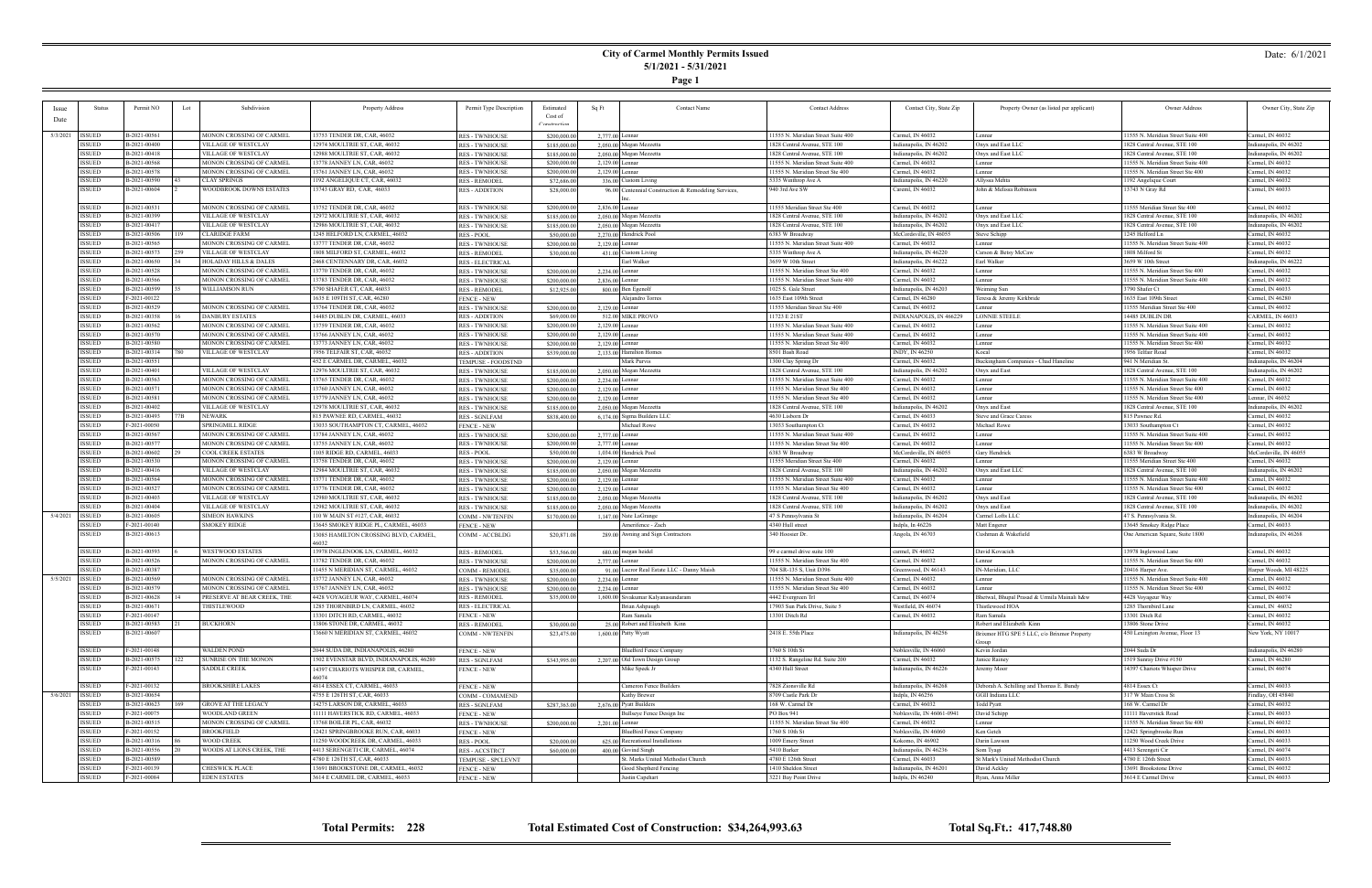**Page 2**

#### Date: 6/1/2021

| <b>Issue</b>     | Status        | Permit NO    | Lot | Subdivision                 | Property Address                    | Permit Type Description | Estimated      | Contact Name<br>Sq Ft                     | <b>Contact Address</b>        | Contact City, State Zip | Property Owner (as listed per applicant)         | Owner Address            | Owner City, State Zip |
|------------------|---------------|--------------|-----|-----------------------------|-------------------------------------|-------------------------|----------------|-------------------------------------------|-------------------------------|-------------------------|--------------------------------------------------|--------------------------|-----------------------|
|                  |               |              |     |                             |                                     |                         | Cost of        |                                           |                               |                         |                                                  |                          |                       |
| Date             |               |              |     |                             |                                     |                         | Constructio    |                                           |                               |                         |                                                  |                          |                       |
|                  |               |              |     |                             |                                     |                         |                |                                           |                               |                         |                                                  |                          |                       |
| 5/7/2021         | <b>ISSUED</b> | F-2021-00151 |     | <b>SPRING CREEK</b>         | 5347 CREEKBEND DR, CARMEL, 46033    | <b>FENCE - NEW</b>      |                | Paul Patrick                              | c/o Lowes 145 NW Indianapolis | Carmel, IN 46268        | Natalie Jones Grundy                             | 5347 Creekbend Dr        | Carmel, IN 46033      |
|                  | <b>ISSUED</b> | B-2021-00662 |     | <b>KINGS MILL</b>           | 2999 WALNUT CREEK DR N, CAR, 46032  | <b>RES-REMODEI</b>      | \$90,000.00    | 1.008.00 William Brosius                  | 2371 Glebe St.                | Carmel. IN 46032        | Mike Sauers & Kristin Wedding                    | 2999 Walnut Creek Dr. N. | Carmel. IN 46032      |
|                  | <b>ISSUED</b> | F-2021-00136 |     | CAMDEN WALK                 | 2712 SILVER OAKS DR. CARMEL, 46032  | <b>FENCE - NEW</b>      |                | Amerifence                                | 4340 Hull Street              | Indianapolis, IN 46032  | Daniel Harris                                    | 2712 Silver Oaks Dr      | Carmel, IN 46032      |
|                  | <b>ISSUED</b> | F-2021-00153 |     | <b>VILLAGE OF WESTCLAY</b>  | 2018 HAVERFORD ST, CAR, 46032       | <b>FENCE - NEW</b>      |                | Scott Moschel                             | 2018 Haverford St             | Carmel, IN 4632         | Scott Moschel                                    | 2018 Haverford St        | Carmel, IN 4632       |
|                  | <b>ISSUED</b> | F-2021-00159 |     | <b>SPRINGMILL PONDS</b>     | 14006 OLD MILL CIR. CAR. 46032      | <b>FENCE - NEW</b>      |                | Dawn & Joel Arnold                        | 14006 Old Mill Circle         | Carmel, IN 46032        | Dawn & Joel Arnold                               | 14006 Old Mill Circle    | Carmel, IN 46032      |
|                  | <b>ISSUED</b> | F-2021-00141 |     | C W WEIDLERS                | 611 1ST AVE NE, CAR, 46032          | <b>FENCE - NEW</b>      |                | Glidden                                   | <b>PO Box 481</b>             | Westfield, IN 46074     | Courtenav Wagner                                 | 521 1st Ave NE           | Carmel, IN 46032      |
|                  | ISSUED        | B-2021-00595 |     |                             | 4775 E 126TH ST, CARMEL, 46033      | <b>COMM - NWTENFIN</b>  | \$1,099,997.00 | 4.952.00 Meyer-Najem Construction LLC     | 11787 Lantern Road Suite 100  | Fishers, IN 46038       | <b>State Bank</b>                                | 900 E 56th St            | Brownsburg, IN 46112  |
|                  | <b>ISSUED</b> | F-2021-00121 |     | <b>BROOKSHIRE</b>           | 12215 WINDSOR DR, CAR, 46033        | <b>FENCE - NEW</b>      |                | Michael Fethe                             | 12215 Windsor Dr              | Carmel, IN 46033        | Michael Fethe                                    | 12215 Windsor Dr         | Carmel, IN 46033      |
| 5/10/2021        | <b>ISSUED</b> | B-2021-00657 |     | <b>CEDAR POINT</b>          | 9646 CEDAR POINT DR, CARMEL, 46032  | <b>RES - SOLAR</b>      | \$21,500.0     | 410.00 Amy Doty                           | 7718 N Michigan Rd            | Indianapolis, IN 46268  | John Carrigan                                    | 9646 Cedar Point Dr      | Carmel, IN 46032      |
|                  | <b>ISSUED</b> | B-2021-00725 |     | <b>BEAR CREEK SOUTH</b>     | 4485 SPIRIT CIR, CAR, 46074         | COMM - ELECTRICAL       |                | AC Electric                               | 117 Commerce Dr               | Danville, IN 46122      | Pulte Homes                                      | 11590 N Meridian St      | Carmel, IN 46032      |
|                  | <b>ISSUED</b> | B-2021-00724 |     | <b>BEAR CREEK SOUTH</b>     | 14171 ATLAS CT, CAR, 46074          |                         |                | AC Electric                               | 117 Commerce Dr               | Danville, IN 46122      | Pulte Homes                                      | 1590 N Meridian Ste 530  | Carmel, IN 46032      |
|                  | ISSUED        | B-2021-00586 |     | LAKES AT HAZEL DELL         | 6016 PEBBLESTREAM DR. CARMEL, 46033 | COMM - ELECTRICAL       |                |                                           |                               |                         | <b>Annette Marton</b>                            | 6016 Pebblestream Drive  | Carmel, IN 46033      |
|                  |               |              |     |                             |                                     | <b>RES - ADDITION</b>   | \$30,000.00    | 266.00 Annette Marton                     |                               |                         |                                                  |                          |                       |
|                  | <b>ISSUED</b> | F-2021-00146 |     | <b>BRIAR CREEK</b>          | 10520 LAKESHORE DR E, CAR, 46033    | <b>FENCE - NEW</b>      |                | Amerifence                                | 4340 Hull Street              | Indianapolis, IN 46226  | Wanda Kenney                                     | 10520 Lakeshore Dr East  | Carmel, IN 46033      |
|                  | <b>ISSUED</b> | F-2021-00161 |     | NORTHWOOD HILLS             | 11924 River Rd                      | <b>FENCE - NEW</b>      |                | Julie Wilber                              | 11924 River Rd                | Carmel, IN 46033        | Julie Wilber                                     |                          |                       |
|                  | <b>ISSUED</b> | B-2021-00722 |     | NEWARK                      | 25 NAPPANEE DR, CARMEL, 46032       | <b>RES - ELECTRICAL</b> |                | <b>Brian Ashpaugh</b>                     | 17903 Sun Park Drive, Suite 5 | Westfield, IN 46074     | Frances Gilenc                                   | 25 Nappanee Drive        | Carmel, IN 46032      |
|                  | <b>ISSUED</b> | F-2021-00156 |     | JOHNSON ADDITION            | 615 W MAIN ST, CAR, 46032           | <b>FENCE - NEW</b>      |                | Deena Crouch                              | 615 W. Main St.               | Carmel, IN 46032        | Deena Crouch                                     | 615 W. Main St.          | Carmel, IN 46032      |
|                  | <b>ISSUED</b> | F-2021-00154 |     | <b>BROOK SHIRE</b>          | 11827 SOMERSET WAY E, CARMEL, 46033 | <b>FENCE - NEW</b>      |                | Draper Fencing Company LLC                | 4143 Kingman Dr               | Indianapolis, IN 46226  | Chelsea Dupree                                   | 11827 Somerset Way I     | Carmel, IN 46033      |
|                  | <b>ISSUED</b> | B-2021-00723 |     | <b>BEAR CREEK SOUTH</b>     | 4519 ANDEAN WAY, CAR, 46074         | COMM - ELECTRICAL       |                | Sharon Stanfill                           | 117 Commerce Dr               | Danville, IN 46122      | Pulte Homes                                      | 1590 N Meridian St       | Carmel, IN 46032      |
|                  | <b>ISSUED</b> | B-2021-00611 |     | <b>SPRING MILL PLACE</b>    | 341 SPRING RIDGE CT, CARMEL, 46032  | <b>RES - ADDITION</b>   | \$50,000.00    | 477.00 Archadeck of Northern Indianapolis | 5065 Brighton Drive           | Whitestown, IN 46075    | Christina and Jeff McDonald                      | 341 Spring Ridge Ct      | Carmel, IN 46032      |
| 5/11/2021        | <b>ISSUED</b> | B-2021-00348 | IA  | <b>MILLER'S ACRES</b>       | 1752 E 106TH ST, CARMEL, 46032      | RES - DEMO              |                | David Post                                | 5909 Silas Moffitt Way        | Carmel, IN 46033        | David & Lisa Post                                | 5909 Silas Moffitt Wa    | Carmel, IN 46033      |
|                  | <b>ISSUED</b> | B-2021-00346 |     |                             | 1730 E 106TH ST, CARMEL, 46032      | <b>RES - DEMO</b>       |                | David Post                                | 5909 Silas Moffitt Way        | Carmel, IN 46033        | David & Lisa Post                                | 5909 Silas Moffitt Way   | Carmel, IN 46033      |
|                  | <b>ISSUED</b> | B-2021-00597 |     | CAMDEN WALK                 | 9910 FIDDLERS CT, CARMEL, 46032     | <b>RES - SGNLFAM</b>    | \$650,000.00   | 5,501.00 Steven Wilson                    | PO Box 649                    | Carmel, IN 46082        | Steven Wilson                                    | PO Box 649               | Carmel, IN 46082      |
|                  | <b>ISSUED</b> | F-2021-00160 |     | <b>AUMANS ADDITION</b>      | 1024 AUMAN DR E, CAR, 46032         |                         |                | Dan McQuinn                               | 1024 Auman Dr East            | Carmel. IN 46032        | Dan McQuinn                                      | 1024 Auman Dr East       | Carmel, IN 46032      |
|                  |               |              |     |                             |                                     | <b>FENCE - NEW</b>      |                |                                           |                               |                         |                                                  |                          |                       |
|                  | <b>ISSUED</b> | F-2021-00165 |     | <b>BROOKSHIRE NORTH</b>     | 4582 ABBEY DR, CARMEL, 46033        | <b>FENCE - NEW</b>      |                | <b>AMERIFENCE</b>                         | 4340 Hull Street              | Indianapolis, IN 46226  | James Schmith                                    | 4582 Abbey Drive         | Carmel, IN 46033      |
|                  | <b>ISSUED</b> | B-2021-00625 | 152 | <b>COLLEGE MEADOWS</b>      | 955 BIRNAM WOODS TRL, CAR, 46280    | <b>RES - REMODEI</b>    | \$10,000.00    | 675.00 Jonathan Brinkley                  | 8888 Keystone Crossing        | Indianapolis, IN 46240  | Gerald Miller                                    | 935 Birnam Woods Tr      | Carmel, IN 46280      |
|                  | <b>ISSUED</b> | F-2021-00120 |     | <b>BROOKSHIRE VILLAGE</b>   | 12321 BROMPTON RD, CARMEL, 46033    | <b>FENCE - NEW</b>      |                | Amerifence                                | 4340 Hull ST                  | Indianapolis, IN 46226  | Kay Gallagher                                    | 12321 Brompton Rd        | Carmel, IN 46033      |
|                  | <b>ISSUED</b> | B-2021-00631 |     | SPRINGMILL STREAMS          | 12978 BRIGHTON LN. CAR. 46032       | <b>RES-POOL</b>         | \$85,000.00    | 1.150.00 Daniel Majestic                  | 5245 Elmwood Ave              | Indianapolis, IN 46203  | Jack Murphy                                      | 12978 Brighton Lane      | CARMEL, IN 46032      |
|                  | <b>ISSUED</b> | B-2021-00733 |     | <b>ABERDEEN BEND</b>        | 13061 ABERDEEN BND, CARMEL, 46032   | <b>RES - RESAMEND</b>   |                | Rob Sherrard                              | 262 N. Main Street            | Scottsburg, IN 47170    | Maranda Bruckner                                 | 13061 Aberdeen Bend      | Carmel, IN 46032      |
|                  | <b>ISSUED</b> | B-2021-00626 |     | <b>SHELBORNE PARK</b>       | 13422 BECKWITH DR, CARMEL, 46074    | <b>RES-POOL</b>         | \$50,000.00    | 1,320.00 Gary Hendrick                    | 6383 W Broadway               | McCordsville, IN 46055  | <b>Ward Daniels</b>                              | 13422 Beckwith Dr        | Carmel, IN 46074      |
|                  | <b>ISSUED</b> | B-2021-00504 |     | <b>WESTMONT</b>             | 1595 NORIC CT, CAR, 46032           | <b>RES - DECK</b>       | \$7,000.00     | 110.00 Concetta Scott                     | 11010 E 156th St              | Noblesville, IN 46060   | Brian & Kasey Anderson                           | 1595 Noric Ct            | Carmel, IN 46032      |
|                  | <b>ISSUED</b> | F-2021-00126 |     | <b>STAFFORD PLACE</b>       | 14236 PREVAIL DR E, CARMEL, 46033   | <b>FENCE - NEW</b>      |                | Tamela Anthony Centennial Construction &  | 940 3rd Ave SW                | Carmel, IN 46032        | Hether Wenger                                    | 14236 Prevail Dr East    | Carmel, IN 46032      |
|                  |               |              |     |                             |                                     |                         |                | <b>Remodeling Services</b>                |                               |                         |                                                  |                          |                       |
| 5/12/2021 ISSUED |               | F-2021-00106 |     | <b>HUNTER'S KNOLL</b>       | 13719 NELLIS CT, CAR, 46032         | <b>FENCE - NEW</b>      |                | AmeriFence                                | 4340 Hull Street              | Indianapolis, IN 46032  | Cherine Perrit                                   | 13719 Nellis Ct.         | Carmel, in 46032      |
|                  | <b>ISSUED</b> | F-2021-00085 |     | <b>GROVE AT THE LEGACY</b>  | 6945 MCCAIN WAY, CARMEL, 46033      | <b>FENCE - NEW</b>      |                | Amerifence                                | 4340 Hull St                  | Indianapolis, IN 46226  | Rodrigo Lemos                                    | 6945 McCain Way          | Carmel, IN 46033      |
|                  | <b>ISSUED</b> | F-2021-00158 |     |                             | 730 1ST AVE NE, CAR, 46032          | <b>FENCE - NEW</b>      |                | Mike Culver                               | 730 1st Ave NE                | Carmel,, IN 46032       | Mike Culver                                      | 730 1st Ave NE           | Carmel,, IN 46032     |
|                  | <b>ISSUED</b> | B-2021-00594 |     | EDEN VILLAGE                | 3327 EDEN VILLAGE PL, CAR, 46033    | <b>RES - ADDITION</b>   | \$50,000.0     | 214.00 Ronald Hahn                        | 13025 Horlbeck St             | Carmel, IN 46032        | Richard and Sandra Levins                        | 3327 Eden Village Place  | Carmel, IN 46033      |
|                  | <b>ISSUED</b> | B-2021-00668 |     | MEADOWS AT THE LEGACY, THE  | 6977 ALICE PAUL LN, CARMEL, 46033   | <b>RES - REMODEL</b>    | \$50,875.00    | 1,000,00 Josh Voege - Refined Design      | 9471 Grinnell St              | Indianapolis, IN 46268  | Johanna Guevara                                  | 6977 Alice Paul Ln.      | Carmel, In 46033      |
|                  | <b>ISSUED</b> | F-2021-00144 |     | WOODFIELD                   | 14184 WOODFIELD CIR, CARMEL, 46033  |                         |                | Shannon Gardner                           | 4340 hull street              | Indianapolis, In 46226  | Andy Smith                                       |                          |                       |
|                  |               |              |     |                             |                                     | <b>FENCE - NEW</b>      |                |                                           |                               |                         |                                                  | 14184 woodfield cir      | Carmel, IN 46033      |
|                  | <b>ISSUED</b> | F-2021-00137 |     | <b>JORDAN WOODS</b>         | 1967 HAMILTON LN, CARMEL, 46032     | <b>FENCE - NEW</b>      |                | Amerifence Fence - Zach McFarland         | 4340 Hull Street              | Indianapolis, IN 46226  | Bradley & Maggie Clark                           | 1967 Hamilton Lane       | Carmel, IN 46032      |
|                  | <b>ISSUED</b> | B-2021-00735 |     |                             | 14550 RIVER RD, CARMEL, 46033       | TEMPUSE - SPCLEVNT      |                | Megan Ritter                              | 14550 RIVER ROAD              | Carmel, IN 46033        | Harvest Church                                   | 14550 RIVER ROAD         | Carmel, IN 46033      |
| 5/13/2021        | <b>ISSUED</b> | F-2021-00145 |     | <b>LAYBOURNE</b>            | 13161 HASKELL PL, CARMEL, 46074     | <b>FENCE - NEW</b>      |                | Bullseye Fence Design (Amanda Wewetzer)   | <b>PO Box 941</b>             | Noblesville, IN 46061   | Ralph Crum                                       | 13161 Haskell Place      | Carmel, IN 46074      |
|                  | <b>ISSUED</b> | B-2021-00465 |     | BENNETT TECHNOLOGY PARK     | 11150 N MICHIGAN RD. ZIO. 46077     | COMM - NEWSTRUCT        | \$220,000.00   | $2,000,00$ Joe Farr                       | TRD                           | TBD, TB TBD             | Joe Farr                                         | 11710 Pebblepointe Pass  | Carmel, IN 46033      |
|                  | <b>ISSUED</b> | F-2021-00102 |     | <b>ALBANY PLACE</b>         | 14297 MARSDALE PL, CAR, 46074       | <b>FENCE - NEW</b>      |                | Amerifence, Inc. (Zach)                   | 4340 Hull Street              | Indianapolis, IN 46226  | Abhilash Vemulapalli                             | 14297 Marsdale Place     | Carmel, IN 46074      |
|                  | <b>ISSUED</b> | B-2021-00685 |     | <b>MAYFLOWER PARK</b>       | 9998 N MICHIGAN RD, CARMEL, 46032   | TEMPUSE - SPCLEVNT      |                | Craig Sterler                             | 5609 Primrose Drive           | Whitestown, IN 46075    | RCI / Amber Dickman                              | 9998 North Michigan Road | Carmel, IN 46032      |
|                  | <b>ISSUED</b> | F-2021-00135 |     | <b>HARROWGATE</b>           | 25 BEECHMONT DR. CARMEL, 46032      | <b>FENCE - NEW</b>      |                | Mike Speek Jr                             | 4340 Hull St                  | Indianapolis, IN 46226  | Susan Haskett                                    | 25 Beechmont Dr          | Carmel, IN 46032      |
|                  | ISSUED        | F-2021-00163 |     | PLUM CREEK FARMS            | 12687 HONORS DR, CARMEL, 46033      | <b>FENCE - NEW</b>      |                | David Hughes                              | 12687 Honors drive            | Carmel, IN 46033        | David Hughes                                     | 12687 Honors drive       | Carmel, IN 46033      |
|                  | <b>ISSUED</b> | F-2021-00082 |     | <b>BROOKSHIRE VILLAGI</b>   | 12276 CHARING CROSS RD, CAR, 46033  | <b>FENCE - NEW</b>      |                | Saul Fuentes Services                     | 12279 Wolf Run Rd             | Noblesville, IN 46060   | Ray Montagno                                     | 11276 Charing Cross Rd   | Carmel, IN 46033      |
|                  | <b>ISSUED</b> | F-2021-00123 |     | <b>GUILFORD PARK</b>        | 11435 PERKINS ST, CARMEL, 46032     | <b>FENCE - NEW</b>      |                | Cameron Fence Builders                    | 7828 Zionsville Road          | Indianapolis, IN 46268  | Stephanie Wilson                                 | 11435 Perkins Stree      | Carmel, IN 46032      |
|                  | <b>ISSUED</b> | B-2021-00441 |     | <b>TALLYNS RIDGE</b>        | 14385 TRAHAN DR. CARMEL, 46074      | <b>RES - REMODEL</b>    | \$30,000.0     | 1,406.00 Nagendra Tomar                   | 14385 Trahan Dr               | Carmel, IN 46074        | Nagendra Tomar                                   | 14385 Trahan Dr          | Carmel, IN 46074      |
|                  | <b>ISSUED</b> | F-2021-00128 |     | SPRINGMILL PONDS            | 1391 SEDONA DR. CARMEL, 46032       | <b>FENCE - NEW</b>      |                | Peerless/Imperial Fence Group             | 100 Academy St                | Greenwood, IN 46143     | Jaclyn and Garrett Schwarz                       | 1391 Sedona Dr           | Carmel, IN 46032      |
|                  | <b>ISSUED</b> | B-2021-00709 |     |                             | 11645 ILLINOIS ST, CARMEL, 46032    | TEMPUSE - SPCLEVNT      |                | Clayton Sharp                             | 8020 Zionsville Rd            | Indianapolis, IN 46268  | IU Health North Hospital / Schwarz Cancer Center | 11645 N. Illinois St.    | Carmel, IN 46032      |
|                  | <b>ISSUED</b> |              |     |                             |                                     |                         |                |                                           | TBD                           |                         |                                                  |                          |                       |
|                  |               | B-2021-00464 |     | BENNETT TECHNOLOGY PARK     | 11100 N MICHIGAN RD, ZIO, 46077     | COMM - NEWSTRUCT        | \$1,206,590.00 | $10,969,00$ Joe Farr                      |                               | TBD, TB TBD             | Joe Farr                                         | 11710 Pebblepointe Pass  | Carmel, IN 46033      |
|                  | <b>ISSUED</b> | F-2021-00101 |     | HUNTERS CREEK SOUTH         | 656 MARANA DR, CARMEL, 46032        | <b>FENCE - NEW</b>      |                | Amerifence                                | 4340 Hull St.                 | Indianapolis, IN 46226  | Ryan Whiteman                                    | $656~\mathrm{Marana}$ Dr | Carmel, IN 46032      |
| 5/14/2021        | <b>ISSUED</b> | F-2021-00169 |     | <b>GRANNAN GROVE</b>        | 3727 Aldrew Pl, CAR, 46074          | <b>FENCE - NEW</b>      |                | <b>BlueBird Fence Company</b>             | 1760 S 10th St                | Noblesville, IN 46060   | Illisa Gibbs                                     | 3727 Aldrew Pl           | Carmel, IN 46074      |
|                  | <b>ISSUED</b> | B-2021-00652 |     |                             | 3085 W 116TH ST, CARMEL, 46032      | TEMPUSE - SPCLEVNT      |                | Marc Kleir                                | 3816 Haverhill Driv           | Indianapolis, IN 46240  | Congregation Shaarey Tefilla Synagogue           | 3085 WEST 116TH STREET   | Carmel, In 46032      |
|                  | <b>ISSUED</b> | B-2021-00763 |     | SPRINGMILL PONDS            | 14089 DOUBLE TREE LN CARMEL 46032   | <b>RES - ELECTRICAL</b> |                | Aaron's Electric Co                       | 6648 E 171st St               | Noblesville IN 46062    | Evie Horn                                        | 14089 Double Tree Ln     | Carmel, IN 46032      |
|                  | <b>ISSUED</b> | B-2021-00643 |     | HUNTERS CREEK VILLAGE       | 754 BENNETT RD, CARMEL, 46032       | <b>RES - REMODEL</b>    | \$4,000.00     | 682.00 William Gathercole                 | 754 Bennett Rd                | Carmel, IN 46032        | William Gathercole                               | 754 Bennett Rd           | Carmel, IN 46032      |
|                  | <b>ISSUED</b> | F-2021-00171 |     | <b>SUNRISE ON THE MONON</b> | 1470 WINDPUMP WAY, CAR, 46280       | <b>FENCE - NEW</b>      |                | Good Shepherd Fence Company               | 1410 Sheldon St               | Indianapolis, IN 46201  | Paula Doerflinger                                | 1470 Windpump Way        | Carmel, IN 46280      |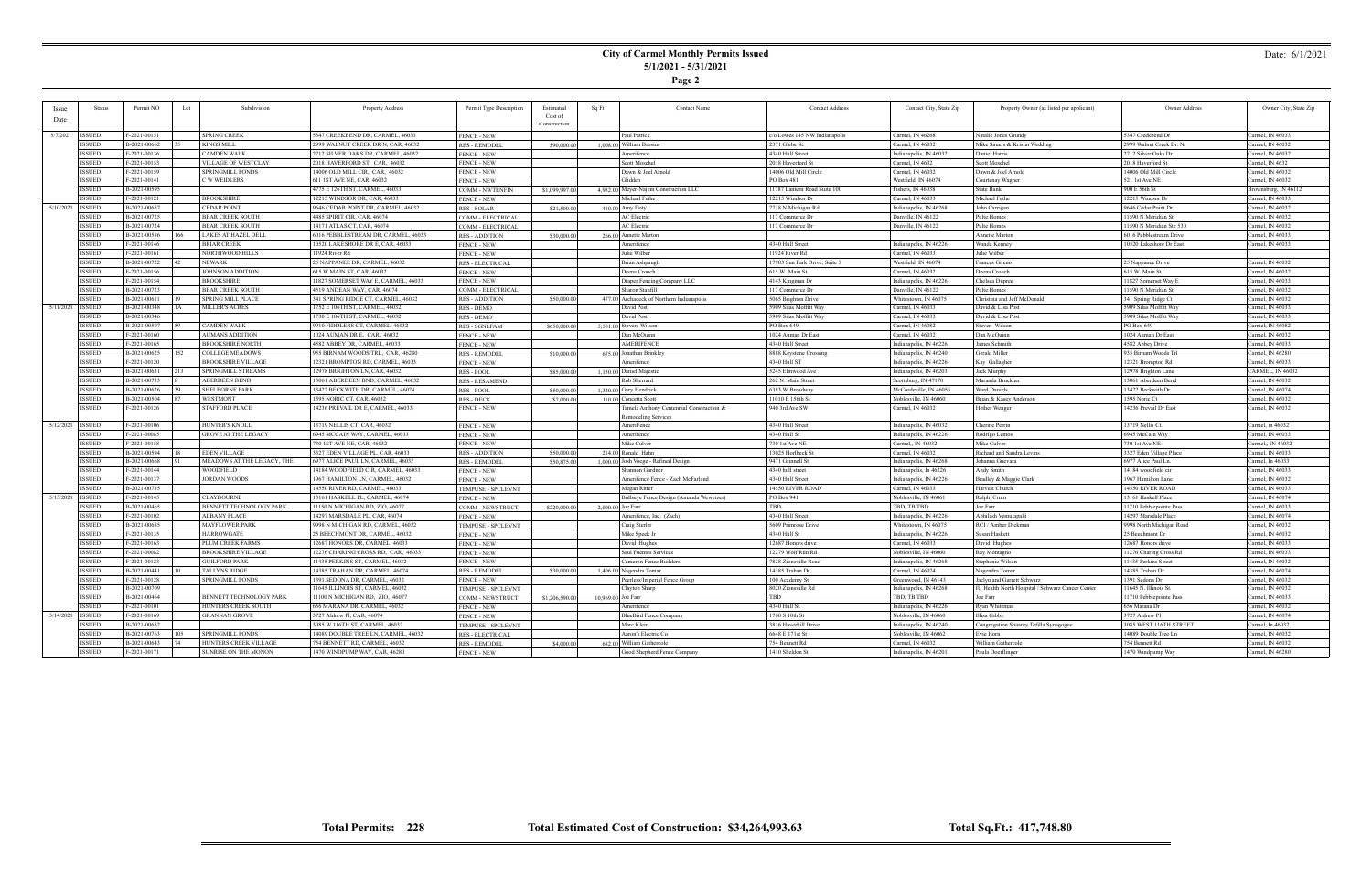**Page 3**

#### Date: 6/1/2021

| <b>Issue</b>       | <b>Status</b> | Permit NO    | Lot  | Subdivision                 | <b>Property Address</b>                   | Permit Type Description | Estimated     | Sq Ft<br><b>Contact Name</b>              | <b>Contact Address</b>              | Contact City, State Zip   | Property Owner (as listed per applicant) | Owner Address                    | Owner City, State Zip   |
|--------------------|---------------|--------------|------|-----------------------------|-------------------------------------------|-------------------------|---------------|-------------------------------------------|-------------------------------------|---------------------------|------------------------------------------|----------------------------------|-------------------------|
| 1)ate              |               |              |      |                             |                                           |                         | Cost of       |                                           |                                     |                           |                                          |                                  |                         |
|                    |               |              |      |                             |                                           |                         | Constructio   |                                           |                                     |                           |                                          |                                  |                         |
| 5/17/2021   ISSUED |               | B-2021-00617 |      | <b>DIXIE HIGHWAY</b>        | 10610 PARK AVE, CAR, 46280                | <b>RES - REMODEL</b>    | \$100,000.0   | 1.983.00 Mark Swansor                     | 635 E. 80th Street                  | Indianapolis, IN 46240    | Mark Swanson                             | 635 E. 80th Street               | Indianapolis, IN 46240  |
|                    | ISSUED        | B-2021-00636 |      | <b>GROVE AT THE LEGACY</b>  | 6972 PICKETT PL, CAR, 46033               | <b>RES - SGNLFAM</b>    | \$278,381.0   | 2,676.00 Pyatt Builders                   | 168 W. Carmel Dr                    | Carmel, IN 46032          | <b>Todd Pyatt</b>                        | 168 W. Carmel Dr                 | Carmel, IN 46032        |
|                    | <b>ISSUED</b> | B-2021-00635 |      | <b>GROVE AT THE LEGACY</b>  | 6971 PICKETT PL, CAR, 46033               | <b>RES - SGNLFAM</b>    | \$276,506.0   | 2,676,00 Pyatt Builders                   | 168 W. Carmel Dr                    | Carmel, IN 46032          | Todd Pyatt                               | 168 W. Carmel Dr                 | Carmel, IN 46032        |
|                    | <b>ISSUED</b> | B-2021-00699 |      | WILLIAMS CREEK FARMS        | 12280 CREEKWOOD LN, CARMEL, 46032         | <b>RES - REMODEL</b>    | \$150,000.00  | 3,998.00 Lance Cleland                    | 6178 Burleigh Place                 | Noblesville, IN 46062     | Lance Cleland                            | 6178 Burleigh Place              | Noblesville, IN 46062   |
|                    | <b>ISSUED</b> | B-2021-00612 |      | <b>COOL CREEK NORTH</b>     | 793 DAYTON DR, CARMEL, 46033              | <b>RES - ADDITION</b>   | \$45,000.0    | 252.00 Archadeck of Northern Indianapolis | 5065 Brighton Drive                 | Whitestown, IN 46075      | Tim and Missy Meador                     | 793 Dayton Dr                    | Carmel, IN 46033        |
|                    | <b>ISSUED</b> | B-2020-00663 |      | <b>HENRY ROBERTS</b>        | 130 1ST AVE NW, CARMEL, 46032             | RES - DEMO              |               | Old Town Design Group (John Hefton)       | 1132 S Rangeline Rd                 | Carmel, IN 46032          | Old Town Companies                       | 31 1st St SW                     | Carmel, IN 46032        |
|                    | <b>ISSUED</b> | B-2021-00633 |      | <b>GROVE AT THE LEGACY</b>  | 6995 PICKETT PL, CAR, 46033               | <b>RES - SGNLFAM</b>    | \$254,719.00  | 2,915.00 Pyatt Builders                   | 168 W. Carmel Dr                    | Carmel, IN 46032          | Todd Pyatt                               | 168 W. Carmel Dr                 | Carmel, IN 46032        |
|                    | <b>ISSUED</b> | F-2021-00086 |      | MAPLES OF CARMEL            | 11679 BUTTONWOOD DR, CAR, 46033           | <b>FENCE - NEW</b>      |               | Hoosier Home Services                     | 9630 Wickland Ct                    | Fishers, IN 46037         | Hannah Mundt                             | 11679 Buttonwood Dr              | Carmel, IN 46033        |
|                    | <b>ISSUED</b> | B-2021-00500 |      | <b>CASS ESTATES</b>         | 11423 MEARS DR, ZIONSVILLE, 46077         | <b>RES - DECK</b>       | \$15,000.0    | 380.00 Matt Coleman                       | 5653 Buck Drive                     | Noblesville, IN 36062     | Farai Chigutsa                           | 11423 Mears Drive                | Zionsville, IN 46077    |
|                    | <b>ISSUED</b> | B-2021-00621 |      |                             | 635 E CARMEL DR, CARMEL, 46032            | COMM - REMODEI          | \$1,390,725.0 | 4,236.00 Matt Emmer                       | W228 N745 Westmound Drive           | Waukesha, WI 53186        | Teachers Credit Union                    | 110 South Main Street            | South Bend, IN 46601    |
|                    | <b>ISSUED</b> | B-2021-00637 |      | <b>GROVE AT THE LEGACY</b>  | 5947 PICKETT PL, CAR, 46033               | <b>RES - SGNLFAM</b>    | \$267,056.0   | 3,020.00 Pyatt Builders                   | 168 W. Carmel Dr                    | Carmel, IN 46032          | <b>Todd Pyatt</b>                        | 168 W. Carmel Dr                 | Carmel, IN 46032        |
|                    | <b>ISSUED</b> | B-2021-00430 |      | VILLAGE OF WESTCLAY         | 13378 BIRKENHEAD ST, CARMEL, 46032        | <b>RES-POOL</b>         | \$80,000.0    | 2,170.00 Jeff Burke                       | 5204 West 84th Street               | Indianapolis, IN 46268    | Christian Rigg                           | 13378 Birkenhead St              | Carmel, IN 46032        |
|                    | <b>ISSUED</b> | B-2021-00450 |      |                             | 11585 PENNSYLVANIA ST, CARMEL, 46032      | COMM - NEWSTRUCT        | \$2,000,000.0 | 9.015.00 MBA Construction                 | 9075 N. Meridian Street   Suite 250 | Indy, IN 46260            | <b>SCB</b> Homeoffice                    | 9075 N. Meridian St Ste 250      | Indy, IN 46260          |
|                    | <b>ISSUED</b> | B-2021-00638 |      | <b>GROVE AT THE LEGACY</b>  | 14279 LARSON DR, CAR, 46033               | <b>RES - SGNLFAM</b>    | \$297,919.00  | 2,913.00 Pyatt Builders                   | 168 W. Carmel Dr                    | Carmel, IN 46032          | <b>Todd Pyatt</b>                        | 168 W. Carmel Dr                 | Carmel, IN 46032        |
|                    | <b>ISSUED</b> | F-2021-00090 |      | <b>BELLEWOOD</b>            | 4396 SCHMIDLER DR, CARMEL, 46074          | <b>FENCE - NEW</b>      |               | Amerifence                                | 4340 Hull Street                    | Indianapolis, IN 46226    | Patricia Hines                           | 4396 Schmidler Dr                | Carmel, IN 46074        |
|                    | <b>ISSUED</b> | B-2021-00634 |      | <b>GROVE AT THE LEGACY</b>  | 6979 PICKETT PL, CAR, 46033               | <b>RES - SGNLFAM</b>    | \$277,609.00  | 2,915,00 Pyatt Builders                   | 168 W. Carmel Dr                    | Carmel, IN 46032          | Todd Pyatt                               | 168 W. Carmel Dr                 | Carmel, IN 46032        |
|                    | ISSUED        | B-2021-00686 |      | <b>SMOKEY RIDGE</b>         | 13874 SMOKEY RIDGE DR, CAR, 46033         | RES - POOL              | \$70,000.00   | 900.00 Daniel Majestic                    | 5245 Elmwood Ave                    | Indianapolis, IN 46203    | Mark Bartlett                            | 13874 Smokey Ridge Drive         | <b>CARMEL, IN 46033</b> |
|                    | <b>ISSUED</b> | F-2021-00173 |      | VALLEYBROOK                 | 5031 DEER RIDGE DR S, CAR, 46033          | <b>FENCE - NEW</b>      |               | Bullseye Fence Design                     | PO Box 941                          | Noblesville, IN 46061-094 | Richard Gaynor                           | 5031 Deer Ridge Drive South      | Carmel, IN 46033        |
| 5/18/2021          | <b>ISSUED</b> | B-2021-00707 |      |                             | 14300 CLAY TERRACE BLVD, #241, CAR, 46032 | COMM - NWTENFIN         | \$150,000.0   | 2,468.00 Kathy Brewer                     | 8709 Castle Park Dr                 | Indpls, IN 46256          | Clay Terrace Partners                    | 225 W Washington St              | Indpls, IN 46204        |
|                    | <b>ISSUED</b> | F-2021-00172 |      | BAYHILL                     | 12177 HEATHERSTONE PL, CARMEL, 46033      | <b>FENCE - NEW</b>      |               | North Indy Fence                          | 3499 Conner Street                  | Noblesville, IN 46060     | <b>Brian Heaney</b>                      | 12177 Heatherstone Place         | Carmel, IN 46033        |
|                    | <b>ISSUED</b> | B-2021-00630 |      | BROOKSTONE PARK OF CARMEL   | 14541 BRACKNEY LN, CARMEL, 46032          | <b>RES - ACCSTRCT</b>   | \$25,000.0    | 144.00 Hoosier Building                   | 4326 South Scatterfield             | Anderson, IN 465013       | Mark Myers                               | 14541 Brackney Lane              | Carmel, IN 46032        |
|                    | <b>ISSUED</b> | F-2021-00170 |      | <b>SUNRISE ON THE MONON</b> | 1472 WINDPUMP WAY, CAR, 46280             | <b>FENCE - NEW</b>      |               | Bullseye Fence Design, Inc.               | P.O. Box 941                        | Noblesville, IN 46061     | Jeffrey Conner                           | 1472 Windpump Way                | Carmel, IN 46077        |
|                    | <b>ISSUED</b> | B-2021-00680 |      | VILLAGE OF WESTCLAY         | 12645 TREATY LINE ST. CARMEL. 46032       | <b>RES - REMODEI</b>    | \$56,875.0    | 245.00 Case Design Remodeling             | 99 East Carmel Drive Suite 100      | Carmel, IN 46032          | Jennifer D Cook                          | 12645 Treaty Line Stree          | Camel, IN 46032         |
|                    | <b>ISSUED</b> | B-2021-00677 |      | WOODS AT WILLIAMS CREEK     | 533 WETHERBY LAKE DR, CARMEL, 46032       | <b>RES - SGNLFAM</b>    | \$524,000.00  | 8,069.00 Drees Homes                      | 900 E 96th St                       | Indianapolis, IN 46240    | Drees Homes                              | 900 E 96th St                    | Indianapolis, IN 46240  |
| 5/19/2021          | <b>ISSUED</b> | B-2021-00592 | 200A | <b>GROVE AT THE LEGACY</b>  | 7104 CHERRY CREEK BLVD, CAR, 46033        | <b>RES - REMODEI</b>    | \$57,134.5    | 159.00 ACo                                | 8100 East 106th St.                 | Fishers, IN 46038         | McKenzie Swihart                         | 7104 Cherry Creek Blvd.          | Carmel, IN 46033        |
|                    | <b>ISSUED</b> | B-2021-00708 |      | HERITAGE AT SPRING MILL     | 477 HERITAGE TERRACE LN, CARMEL, 46032    | <b>RES - SGNLFAM</b>    | \$557,000.0   | 6,058,00 Pulte Homes of Indiana, LLC      | 11590 N. Meridian St. #530          | Carmel, IN 46032          | Pulte Homes of Indiana, LLC              | 11590 N. Meridian St. #530       | Carmel, IN 46032        |
|                    | <b>ISSUED</b> | B-2021-00442 |      | <b>FOSTER ESTATES</b>       | 14251 STACEY ST, CARMEL, 46033            | <b>RES - ADDITION</b>   | \$10,000.0    | 140.00 Kevin Hutton                       | 14251 Stacey Street                 | Carmel, IN 46033          | Kevin Hutton                             | 14251 Stacey Street              | Carmel, IN 46033        |
|                    | <b>ISSUED</b> | B-2021-00327 |      | ANNALLY DOWNS               | 3211 ANNALLY DR, CAR, 46032               | RES - POOL              | \$50,000.0    | 2,000,00 Jeffrey Taylor                   | 3211 Annally Drive                  | Carmel, IN 46032          | Jeffrey Taylor                           | 3211 Annally Drive               | Carmel, IN 46032        |
|                    | <b>ISSUED</b> | B-2021-00770 |      | <b>HADLEY GROVE</b>         | 2550 HADLEY GROVE SOUTH DR, CAR, 46074    | <b>RES - ELECTRICAL</b> |               | Charles Ryerson                           | 10652 Deandra Drive                 | Zionsville, IN 46077      | Hadley Grove HOA                         | 5702 Kirkpatrick Way             | Indianapolis, IN 46220  |
|                    | <b>ISSUED</b> | B-2021-00775 | 327  | <b>VILLAGE OF WESTCLAY</b>  | 2582 FILSON ST, CAR, 46032                | <b>RES - ELECTRICAL</b> |               | Charles Ryerson                           | 10652 Deandra Drive                 | Zionsville, IN 46077      | Uptown at West Clay                      | 12884 Broad Street               | Carmel, IN 46032        |
|                    | <b>ISSUED</b> | B-2021-00774 |      | VILLAGE OF WESTCLAY         | 2582 HARLESTON ST, CAR, 46032             | <b>RES - ELECTRICAL</b> |               | Charles Ryerson                           | 10652 Deandra Drive                 | Zionsville, IN 46077      | Uptown at West Clay                      | 12884 Broad Street               | Carmel, IN 46032        |
|                    | <b>ISSUED</b> | B-2021-00773 |      | VILLAGE OF WESTCLAY         | 13003 MOULTRIE ST, CAR, 46032             | <b>RES - ELECTRICAI</b> |               | Charles Ryerson                           | 10652 Deandra Drive                 | Zionsville, IN 46077      | Uptown at West Clay                      | 12884 Broad Street               | Carmel, IN 46032        |
|                    | <b>ISSUED</b> | B-2021-00647 |      | SANCTUARY AT 116TH STREET   | 4538 AVEDON WAY, ZIONSVILLE, 46077        | <b>RES - REMODEL</b>    | \$20,000.0    | 1,000,00 Roni Zelaya                      | 12889 Ross Crossing                 | Fishers, IN 46038         | Anirban & Debamita Banerjee              | 4538 Avedon Way                  | Zionsville, IN 46077    |
|                    | ISSUED        | B-2021-00776 |      | <b>VILLAGE OF WESTCLAY</b>  | 12974 PETIGRU DR, CAR, 46032              | <b>RES - ELECTRICAL</b> |               | Charles Ryerson                           | 10652 Deandra Drive                 | Zionsville, IN 46077      | Uptown at West Clay                      | 12884 Broad Street               | Carmel, IN 46032        |
| 5/20/2021   ISSUED |               | B-2021-00615 |      | <b>WINDSOR GROVI</b>        | 2458 LONDONBERRY BLVD, CARMEL, 46032      | <b>RES - REMODEI</b>    | \$68,731.0    | 450.00 Red Rock Remodeling LLC            | 9844 Chesterton Dr                  | Carmel, IN 46280          | Naveed Rana                              | 2458 Londonberry Blvd            | Carmel, IN 46032        |
|                    | ISSUED        | B-2021-00726 |      | TRAILS AT AVIAN GLEN        | 13268 BLACKTERN WAY, CARMEL, 46033        | <b>RES - REMODEL</b>    | \$24,900.0    | 985.00 Eric Miller                        | 16691 Meadow Wood Drive             | Noblesville, IN 46062     | Matt Feldhake                            | 13268 Blacktern Way              | Carmel, In 46033        |
|                    | ISSUED        | B-2021-00782 |      | <b>SMOKEY RIDGE</b>         | 13790 DRIFTWOOD DR, CARMEL, 46033         | <b>RES - ELECTRICAL</b> |               | Brian Ashpaugh                            | 17903 Sun Park Drive, Suite 5       | Westfield, IN 46074       | David Haskett                            | 3790 Driftwood Drive             | Carmel, IN 46033        |
|                    | ISSUED        | F-2021-00186 |      | <b>FOSTER GROVE</b>         | 4709 BRIARWOOD TRCE, CARMEL, 46033        | <b>FENCE - NEW</b>      |               | AmeriFence                                | 4340 Hull Street                    | Indianapolis, IN 46226    | Mark McDonald                            | 4709 Briarwood Trce              | Carmel, IN 46033        |
| 5/21/2021          | <b>ISSUED</b> | B-2021-00727 |      | ESTATES AT TOWNE MEADOW     | 11000 JASMINE DR, CARMEL, 46032           | <b>RES - SGNLFAM</b>    | \$654,000.0   | 6,241.00 PulteGroup                       | 11590 N. Meridian St. #530          | Carmel, IN 46032          | PulteGroup                               | 11590 N. Meridian St. #530       | Carmel, IN 46032        |
|                    | ISSUED        | B-2021-00785 |      | WESTWOOD ESTATES            | 13978 INGLENOOK LN, CARMEL, 46032         | <b>RES - ELECTRICAL</b> |               | Case Design/Remodeling                    | 99 E Carmel Dr Ste 100              | Carmel, IN 46032          | Kovacich                                 | 13978 Inglenook Ln               | Carmel, IN 46032        |
|                    | <b>ISSUED</b> | F-2021-00184 |      | JACKSONS GRANT ON WILLIAMS  | 12183 SILVARA CT, CAR, 46032              | <b>FENCE - NEW</b>      |               | Draper Fencing                            |                                     | Westfield, IN 46074       | Samantha Westrick                        | 12183 Silvara Ct                 | Carmel, IN 46032        |
|                    |               |              |      | <b>CREEK</b>                |                                           |                         |               |                                           |                                     |                           |                                          |                                  |                         |
| 5/24/2021 ISSUED   |               | B-2021-00666 |      | <b>GRAMERCY WEST</b>        | 840 KINZER AVE, CAR, 46032                | <b>RES-TWNHOUSE</b>     | \$272,000.00  | 2,241.00 David Weekley Homes              | 9310 N. Meridian Suite 100          | Indianapolis, IN 46260    | Weekley Homes LLC                        | 9310 N. Meridian Suite 100       | Indianapolis, IN 46260  |
|                    | <b>ISSUED</b> | B-2021-00665 |      | <b>GRAMERCY WEST</b>        | 844 KINZER AVE, CAR, 46032                | <b>RES - TWNHOUSE</b>   | \$215,000.0   | 1,661.00 David Weekley Homes              | 9310 N. Meridian Suite 100          | Indianapolis, IN 46260    | Weekley Homes LLC                        | 9310 N. Meridian Suite 100       | Indianapolis, IN 46260  |
|                    | <b>ISSUED</b> | F-2021-00138 |      | RIDGE AT THE LEGACY, THE    | 6790 PULASKI CT, CARMEL, 46033            | <b>FENCE - NEW</b>      |               | Bullseye Fence Design Inc.                | <b>PO Box 941</b>                   | Noblesville, IN 46061     | Joseph Begansky                          | 6790 Pulaski Court               | Carmel, IN 46033        |
|                    | <b>ISSUED</b> | B-2021-00670 |      | <b>BENTLEY OAKS</b>         | 1250 BENTLEY WAY, CARMEL, 46032           | <b>RES - ADDITION</b>   | \$35,400.00   | 156.00 MIKE PROVO                         | 11723 E 21ST                        | INDIANAPOLIS, IN 466229   | <b>PAUL &amp; GLENNA KROPP</b>           | 1250 BENTLEY WAY                 | CARMEL, IN 46032        |
|                    | <b>ISSUED</b> | B-2021-00667 |      | AUTUMN WOOD FARMS           | 14544 AUTUMN WOOD DR, CARMEL, 46074       | <b>RES - SGNLFAM</b>    | \$434,000.00  | $6,764.00$ Drees Homes                    | 900 E 96th St                       | Indianapolis, IN 46240    | Drees Homes                              | 900 E 96th St                    | Indianapolis, IN 46240  |
|                    | <b>ISSUED</b> | B-2021-00610 |      | <b>FOSTER GROVE</b>         | 13181 BRIARWOOD TRCE, CARMEL, 46033       | <b>RES - DECK</b>       | \$10,000.0    | 128.00 Stephanie Horna                    |                                     |                           | Stephanie Horna                          | 13181 Briarwood Trce             | Carmel, IN 46033        |
|                    | <b>ISSUED</b> | B-2021-00664 |      | GRAMERCY WEST               | 848 KINZER AVE, CAR, 46032                | <b>RES - TWNHOUSE</b>   | \$272,000.0   | 2,241.00 David Weekley Homes              | 9310 N. Meridian Suite 100          | Indianapolis, IN 46260    | <b>Weekley Homes LLC</b>                 | 1111 North Post Oak Rd           | Houston, TX 77055       |
|                    | <b>ISSUED</b> | B-2021-00728 |      | <b>BEAR CREEK SOUTH</b>     | 14177 ATLAS CT, CAR, 46074                | <b>RES - SGNLFAM</b>    | \$507,000.00  | 5,860.00 PulteGroup                       | 11590 N. Meridian St. #530          | Carmel, IN 46032          | PulteGroup                               | 1590 N. Meridian St. #530        | Carmel, IN 46032        |
|                    | <b>ISSUED</b> | F-2021-00179 |      | MEADOWS AT THE LEGACY, THE  | 14056 BEN KINGSLEY CT, CARMEL, 46033      | <b>FENCE - NEW</b>      |               | Bullseye Fence Design, Inc.               | P.O. Box 941                        | Noblesville, In 46061     | Jeremy and Sara Salina                   | 4056 Ben Kingsley Ct             | Carmel, In 46033        |
|                    | <b>ISSUED</b> | F-2021-00181 |      | <b>SPRING HILL ESTATES</b>  | 10540 HACKBERRY CT, CARMEL, 46032         | <b>FENCE - NEW</b>      |               | Eva Clements                              | 10540 Hackberry Ct                  | Carmel, IN 46032          | Eva Clements                             | 10540 Hackberry Ct               | Carmel, IN 46032        |
| 5/25/2021 ISSUED   |               | F-2021-00107 |      | HUNTERS CREEK SOUTH         | 13793 PERRIN DR, CARMEL, 46032            | FENCE - NEW             |               | John Musick                               | 13793 Perrin Dr                     | Carmel, IN 46032          | John Musick                              | 13793 Perrin Dr                  | Carmel, IN 46032        |
|                    | <b>ISSUED</b> | B-2021-00448 |      | <b>SADDLE CREEK</b>         | 14158 BREEDERS CT, CARMEL, 46074          | <b>RES - ACCSTRCT</b>   | \$32,000.00   | 280.00 The Smart Pergola                  | 12958 Brighton Ave                  | Carmel, IN 46032          | Greg and Kristy McKee                    | 14158 Breeders Ct                | Carmel, IN 46074        |
|                    | <b>ISSUED</b> | B-2021-00632 |      | WOODFIELD                   | 5397 WOODFIELD DR N, CAR, 46033           | RES - POOL              | \$65,000.00   | $1.200.00$ Jon Davis                      |                                     |                           | Jon Davis                                | 5397 Woodfield Drive North       | Carmel, IN 46033        |
|                    | <b>ISSUED</b> | F-2021-00177 |      | <b>BROOKSHIRE</b>           | 4440 WELLINGTON CIR, CAR, 46033           | <b>FENCE - NEW</b>      |               | Courtney Horsey                           | 4440wellington circle               | carmel, IN 46033          | Courtney Horsey                          | 4440wellington circle            | carmel, IN 46033        |
|                    | <b>ISSUED</b> | B-2021-00373 |      | CHESWICK PLACE              | 13621 SINGLETREE CT, CAR, 46032           | <b>RES - ADDITION</b>   | \$150,000,00  | 1,100.00 Bruce Parrott                    |                                     |                           | Scott and Ann Hornback                   | 13621 Singletree Court           | Carmel, IN 46032        |
|                    | <b>ISSUED</b> | B-2021-00469 |      | <b>STONEHEDGE ESTATES</b>   | 336 THORNBERRY DR, CAR, 46032             | RES - DECK              | \$6,000.0     | 289.80 Joel Davis                         | 336 Thornberry Drive                | Carmel, IN 46032          | Joel Davis                               | 336 Thornberry Drive             | Carmel, IN 46032        |
|                    | <b>ISSUED</b> | F-2021-00195 |      | HUNTER'S KNOLL              | 13738 ROSWELL DR, CARMEL, 46032           | <b>FENCE - NEW</b>      |               | Lowe's Carmel - Paul Patrick              | 14598 Lowe's Way                    | Carmel, IN 46033          | Mairin Priestley                         | 13738 Roswell Dr                 | Carmel, IN 46032        |
|                    | <b>ISSUED</b> | B-2021-00841 |      | JORDAN WOODS                | 11019 JORDAN RD, CAR, 46032               | <b>RES - ELECTRICAL</b> |               | Joe Schmo Electrical Services             | 5827 Churchman Ave                  | Indianapolis, IN 46203    | Bright, Jonathan P & Patricia P          | 11019 Jordan Rd                  | Carmel, IN 46032        |
|                    | <b>ISSUED</b> | B-2021-00819 |      |                             | 11685 CLAY CENTER RD, CAR, 46032          | <b>RES - ELECTRICAL</b> |               | <b>BARTH ELECTRIC CO., INC</b>            | 1934 N. Illinois Street             | Indianapolis, IN 46202    | <b>OM NARLA</b>                          | 11685 CLAY CENTER ROAD           | CARMEL, IN 46032        |
|                    | <b>ISSUED</b> | B-2021-00572 |      | MONON CROSSING OF CARMEL    | 13754 JANNEY LN, CAR, 46032               | <b>RES - TWNHOUSE</b>   | \$200,000.0   | 2,836.00 Lennar                           | 11555 N. Meridian Street Ste 400    | Carmel, IN 46032          | Lennar                                   | 11555 N. Meridian Street Ste 400 | Carmel, IN 46032        |
|                    | <b>ISSUED</b> | B-2021-00582 |      | MONON CROSSING OF CARMEL    | 13785 JANNEY LN, CAR, 46032               | <b>RES - TWNHOUSE</b>   | \$200,000.00  | $2,836.00$ Lennar                         | 11555 N. Meridian Street Ste 400    | Carmel, IN 46032          | Lennar                                   | 11555 N. Meridian Street Ste 400 | Carmel, IN 46032        |
|                    | <b>ISSUED</b> | F-2021-00185 |      | COOL CREEK NORTH            | 516 SMOKEY ROW CT, CARMEL, 46033          | <b>FENCE - NEW</b>      |               | Amerifence                                | 4340 Hull Street                    | Indianapolis, IN 46226    | Nick Sovinski                            | 516 Smokey Row Ct.               | Carmel, IN 46033        |